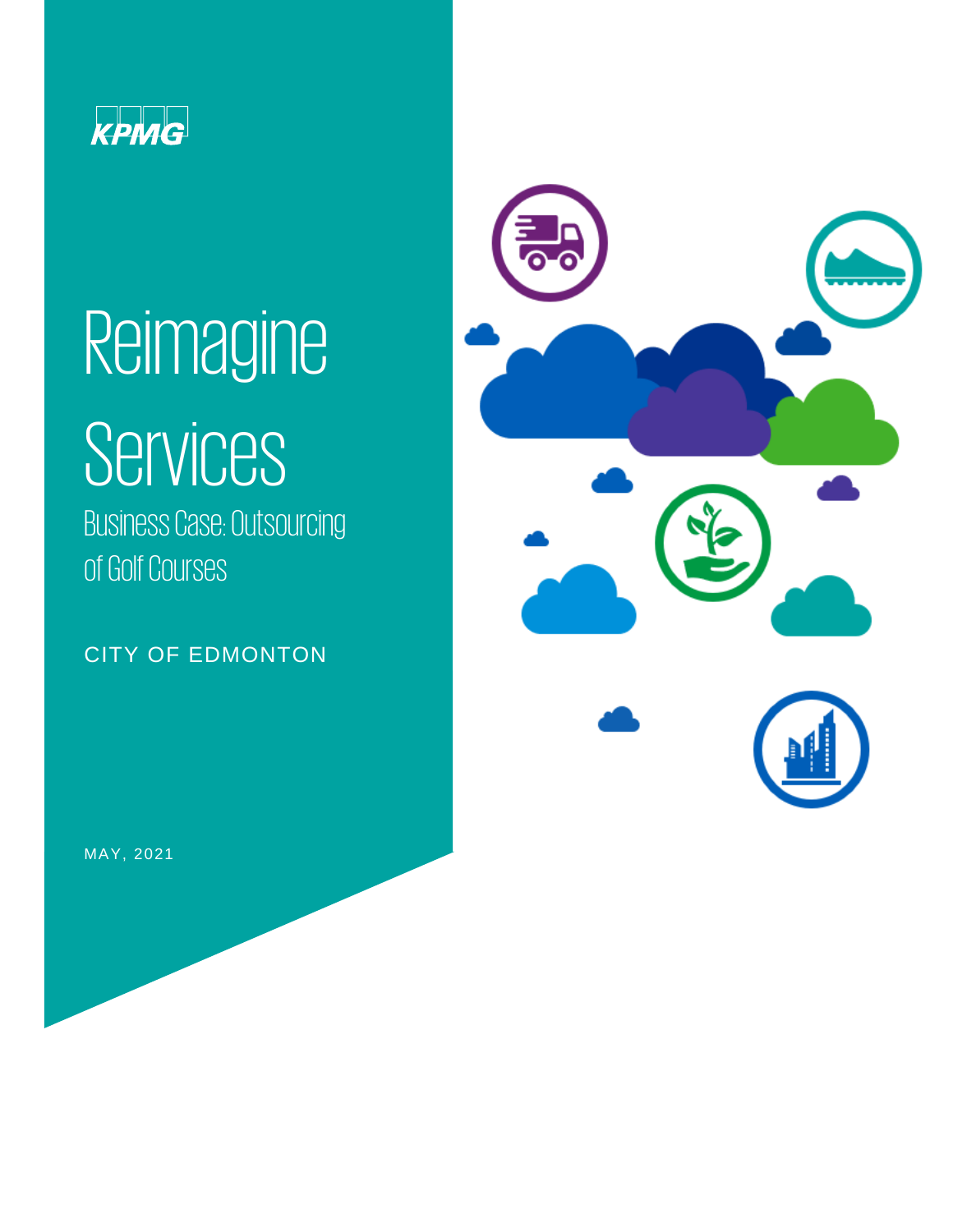# **NOTICE TO READER**

This report has been prepared by KPMG LLP ("KPMG") for the use of the City of Edmonton ("the City") pursuant to the terms of our engagement agreement with the City dated September 30, 2020 (the "Engagement Agreement"). This report is being provided to the City on a confidential basis and may not be disclosed to any other person or entity without the express written consent of KPMG and the City. KPMG neither warrants nor represents that the information contained in this report is accurate, complete, sufficient or appropriate for use by any person or entity other than the City or for any purpose other than set out in the Engagement Agreement. This report may not be relied upon by any person or entity other than the City, and KPMG hereby expressly disclaims any and all responsibility or liability to any person or entity other than the City in connection with their use of this document.

Information used in this document was supplied by the City and publicly-available sources. This information has not been audited or otherwise validated. The procedures carried out do not constitute an audit, and as such, the content of this document should not be considered as providing the same level of assurance as an audit.

The information that was used in this document was determined to be appropriate to support the analysis. Notwithstanding that determination, it is possible that the findings contained could change based on new or more complete information. All calculations or analysis included or referred to and, if considered necessary, may be reviewed and conclusions changed in light of any information existing at the document date which becomes known after that date.

Analysis contained in this document includes financial projections. The projections are based on assumptions and data provided by the City. Significant assumptions are included in the document and must be read to interpret the information presented. As with any future-oriented financial information, projections will differ from actual results and such differences may be material. No responsibility is accepted for loss or damages to any party as a result of decisions based on the information presented. Parties using this information assume all responsibility for any decisions made based on the information.

Actual results achieved as a result of implementing recommendations in this report are dependent upon, in part, on the City decisions and actions. The City is solely responsible for its decisions to implement any recommendations and for considering their impacts and risks. Implementation will require the City to plan and test any changes to ensure that the City will realize satisfactory results.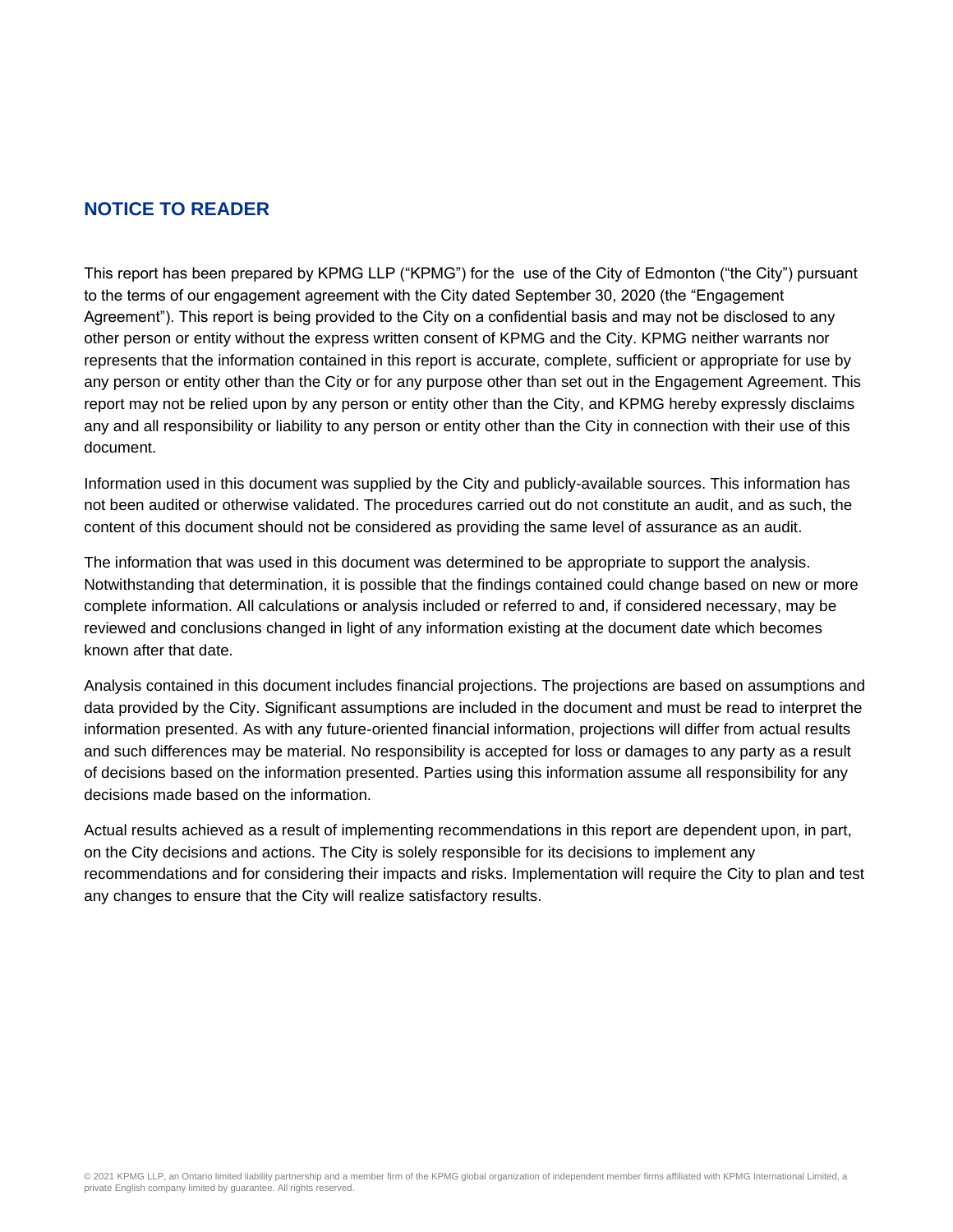# Table of Contents

| <b>OPPORTUNITY SUMMARY</b>                  |                |
|---------------------------------------------|----------------|
| <b>OPPORTUNITY BACKGROUND &amp; CONTEXT</b> | 3              |
| <b>OPTIONS</b>                              | $\overline{7}$ |
| <b>IMPACT ASSESSMENT</b>                    | 8              |
| <b>OPPORTUNITY ASSESSMENT</b>               | 15             |
| <b>APPENDIX A: GBA+ ASSESSMENT</b>          | 17             |
| <b>APPENDIX B: FINANCIAL PROJECTIONS</b>    | 20             |
| <b>APPENDIX C: RISK ANALYSIS</b>            | 26             |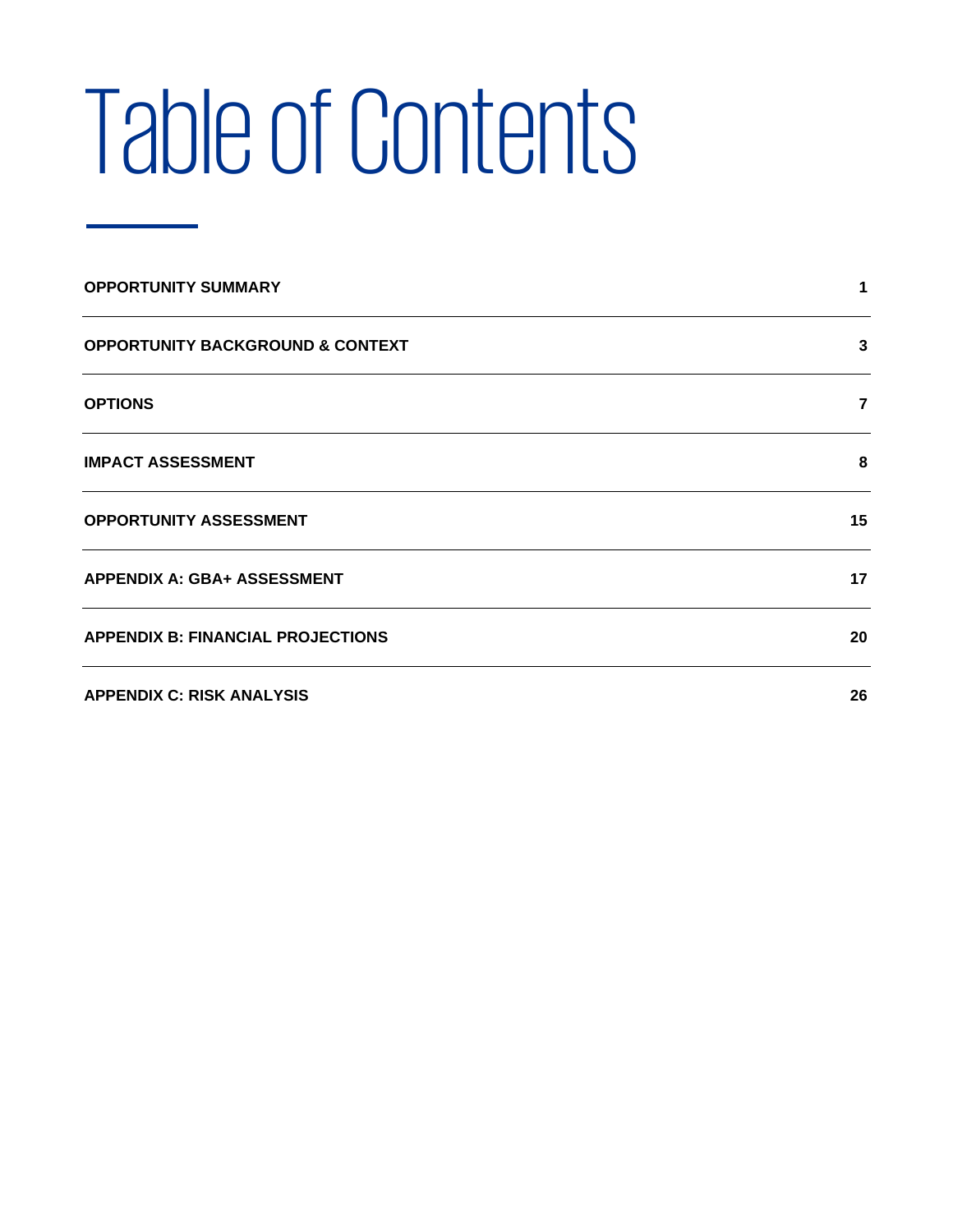# <span id="page-3-0"></span>Opportunity Summary

There is an opportunity to outsource the City's operations of its three public golf courses: Riverside, Rundle Park and Victoria. Throughout this opportunity, reference to the Victoria Golf Course is inclusive of both the course and driving range as its golf operations.

While the City continually strives to offer a wide range of affordable recreation activities, it is noted that residents do not rely upon the City to be the sole provider of golf experiences and this service is not explicitly required to support the City's outcomes around the advancement of quality active living, active recreation and sport experiences for all Edmontonians.<sup>1</sup> Other Canadian jurisdictions have recently explored similar golf course privatizations.

This opportunity is based on the potential benefit that could be realized from engaging a single third party to operate all of these courses as a straightforward lease arrangement for the City. Factors driving this opportunity include:

- Industry-wide steady decline in demand for golf experiences in recent years.
- − Consistent challenges recovering all operating and capital costs associated with these municipal amenities.
- Recognition that the City strives to be highly responsive to community needs, but it risks over-delivering programming to those who can easily access services from the market.
- The extent to which golf courses draw on municipal resources (e.g., Fleet Management, IT, Communications and Engagement, Finance, and Human Resources).

Through this opportunity the courses would continue to operate as public golf courses and the City would retain ownership of the land and facilities, along with responsibility for the ongoing maintenance of these assets. The third-party operator would remit lease payments (inclusive of property taxes) that the City could use to offset ongoing costs such as capital and maintenance. The operator would be responsible for operating the facilities, including custodial services and caretaking of grounds, such as mowing the grass.

Research indicates that a private operator may be able to operate these facilities more efficiently due to potential decreased personnel costs and economies of scale on purchases of equipment and goods. In addition, operators may realize higher revenues attributed to growth in attendance due to investments and capabilities in marketing and sales.

Council has already expressed an interest in exploring outsourcing as an option for the Rundle course (Council motion CS00224), directing Administration to report on the necessary steps to transition management to a new operator. **The analysis of Rundle Park Golf Course suggested that it would be challenging for a private operator to make Rundle Park Golf Course viable on its own.** The analysis assumes that the operation of the Rundle course would need to be bundled with the other two courses in order to attract interest from private operators. For example, for Rundle to have a positive 5% return by Year 5, it is anticipated that revenues would need to increase by approximately \$1.5 million over five years (at an increase of 280% from current revenues). It does not appear that Rundle would be attractive to a third party on a stand-alone basis. The City could explore further conversations with interested third party vendors in

<sup>&</sup>lt;sup>1</sup> City of Edmonton. Live Active Strategy 2016-2026.

KPMG | Reimagine Services Business Case: Outsourcing of Golf Courses | Confidential. Refer to Notice to Reader 1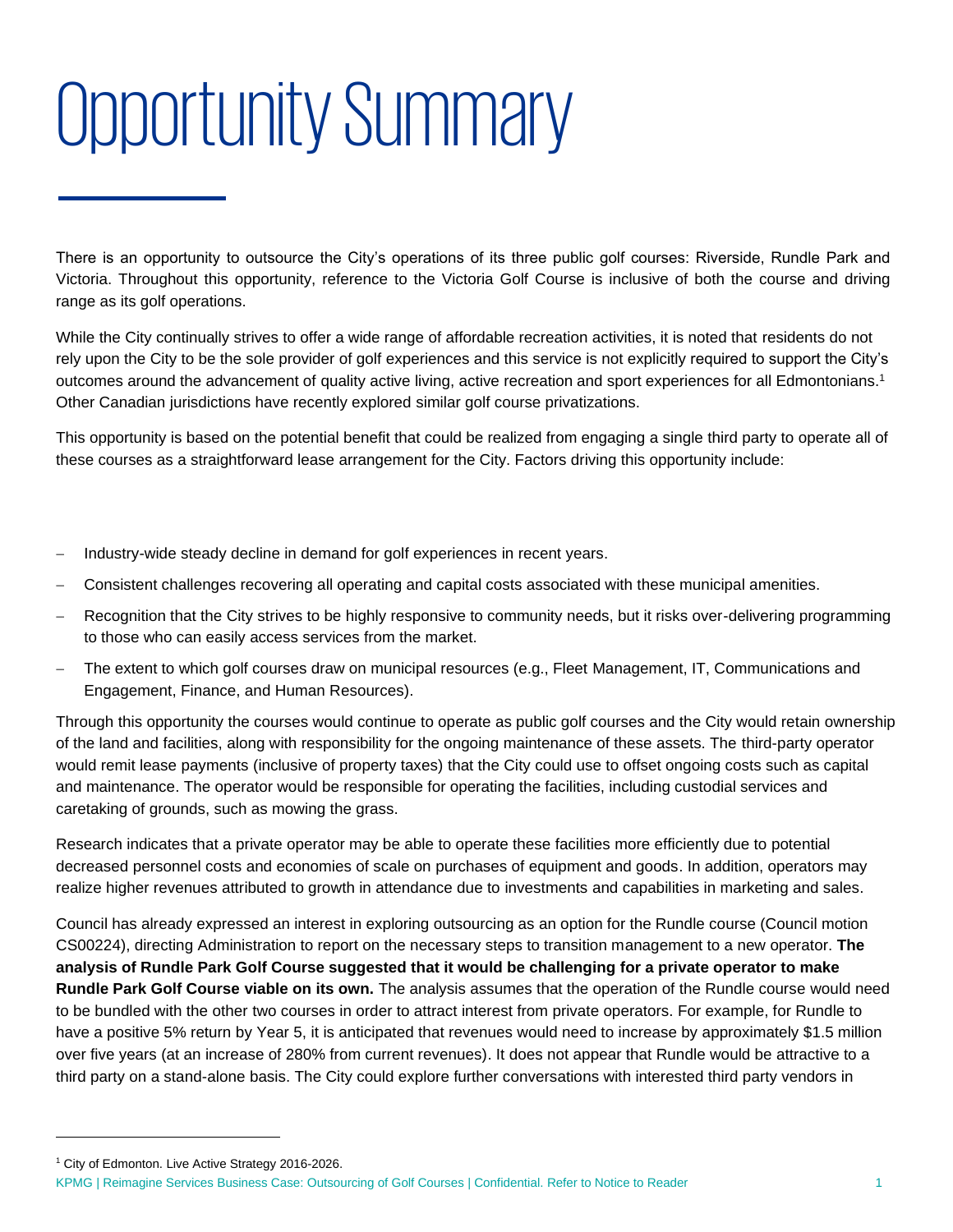regards to the operating of just the Victoria and Riverside courses, as this would only increase the attractiveness from the analysis conducted in this case.

#### **Recommendation: Outsourcing of Golf Courses**

Based on the analysis completed, **the City should consider outsourcing the operations of its three golf courses.** The three golf courses identified could be bundled as a single contract, to offset anticipated operating losses from the Rundle Park course. Analysis suggests that this model may be profitable for a third party. For example, a positive 5% margin could be achieved by the third year of operations through new revenue from food and beverage, increases in pricing in line with comparator golf courses, and growth in attendance through marketing. Based on the analysis conducted, it appears that there would be an opportunity to outsource the golf courses to a private operator, while generating rent and property taxes for the City on an ongoing basis.

Estimates suggest that it may be possible to for the City to generate approximately \$0.3 to \$0.5 million per year (total for all three courses) in rent. It is estimated that this opportunity could deliver a potential cumulative financial benefit between \$1.0 to \$1.5 million over five years.

It is anticipated this opportunity would directly affect City personnel as it could result in a reduction of 18 FTEs comprised of 6 permanent full time employees and 20 employees who are either temporary or provisional with the remaining positions being vacant which are held for seasonal employees. Interdepartmental services that complement the operations and maintenance of golf courses could also be impacted, as outsourcing would reduce the need for some support services, such as IT (e.g., reservation system, software and internet servicing, upgrades and maintenance), fleet (equipment procurement and maintenance) and communications and engagement (e.g., marketing material, social media). It is anticipated a new operator would provide these services through their own processes and this would no longer be required by the City.

The existing third-party food and beverage operators as well as the pro shop operators that are currently contracted would also be affected. This analysis assumes, as per the City, that the current contracts would be terminated at no cost with 90 days' notice. The outsourcing contract would include all operations that generate revenue, making this opportunity as attractive as possible to a third party. City-provided discounts, such as the Leisure Access Program and River Valley Junior Club, would also be discontinued and the third-party operator would determine what discounts or special rates to offer. The City may choose to provide a grant to the operators to enable access for Leisure Access Program users – based on 2019 data this could equate to approximately \$45,000 to \$65,000 annually.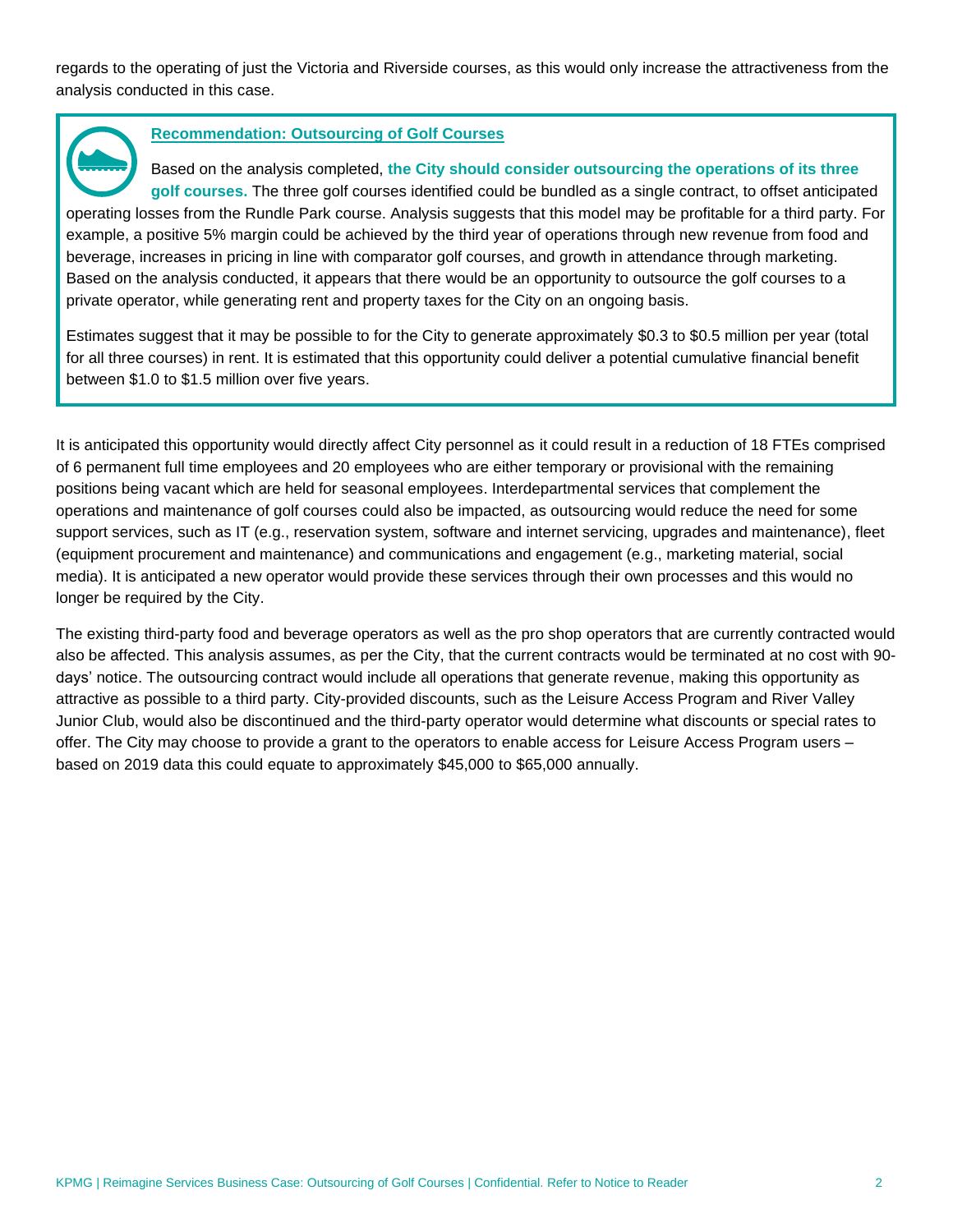# <span id="page-5-0"></span>Opportunity Background & Context

# **OPPORTUNITY AND CURRENT SITUATION**

The City currently owns and operates three municipal golf courses located in its river valley: Riverside Golf Course, Rundle Park Golf Course, and Victoria Golf Course. The courses offer seasonal amenities such as golf experiences, event sites and access to cross-country skiing trails. In addition to providing all capital and operating maintenance, the City offers programming in the form of group lessons. Ancillary services, such as the pro shop, individual lessons and food services are currently contracted to third parties.

With a 26% reduction in golf attendance from 2016 to 2019,<sup>2</sup> the City faces challenges with recovering the full operating and maintenance costs from these amenities, let alone ongoing capital investments needed to maintain the assets. Rundle Park Golf Course had an average operating cost recovery rate of 44% of expenses from 2015 to 2019, including capital and maintenance costs.<sup>3</sup> By comparison, the Victoria and Riverside courses had an average cost recovery of 83% of total expenses. 4

There may be an opportunity for third parties to operate these golf courses and reduce the cost to taxpayers. A specialized third party may be better positioned to reduce overall operating costs and to tailor marketing and offerings to generate demand.

# **CITY CONTEXT**

.

The City has operated and maintained these municipal golf sites for over 100 years. Since their early inception, the City's recreation program offering has expanded significantly to cater to the needs and interests of a much broader portion of the population. With over 35 golf courses in the Edmonton Metropolitan Region, including public access to at least 29 courses, residents appear to be well served by the market. The City's involvement in operation of golf courses is no longer necessary to provide Edmontonians with golfing options. Further, access to golf experiences is not required as part of the recreation services that citizens solely rely on municipal provision.

In 2020, Council directed Administration to report on the necessary steps to transition operation of Rundle Golf Course to a new operator.<sup>5</sup> This business case builds upon Council's request with an examination of all three courses under a single contract. Other strategic connections are outlined in [Table 1.](#page-6-0)

<sup>2</sup> Analysis of data provided by the City of Edmonton on attendance by business area 2015-2019.

<sup>3</sup> CR\_8388 City Owned Golf Courses – Attachment 4, City of Edmonton Golf Courses Financial Summary (2019-2020)

<sup>4</sup> CR\_8388 City Owned Golf Courses – Attachment 4, City of Edmonton Golf Courses Financial Summary (2019-2020) <sup>5</sup> City of Edmonton. Council Motion CS00224.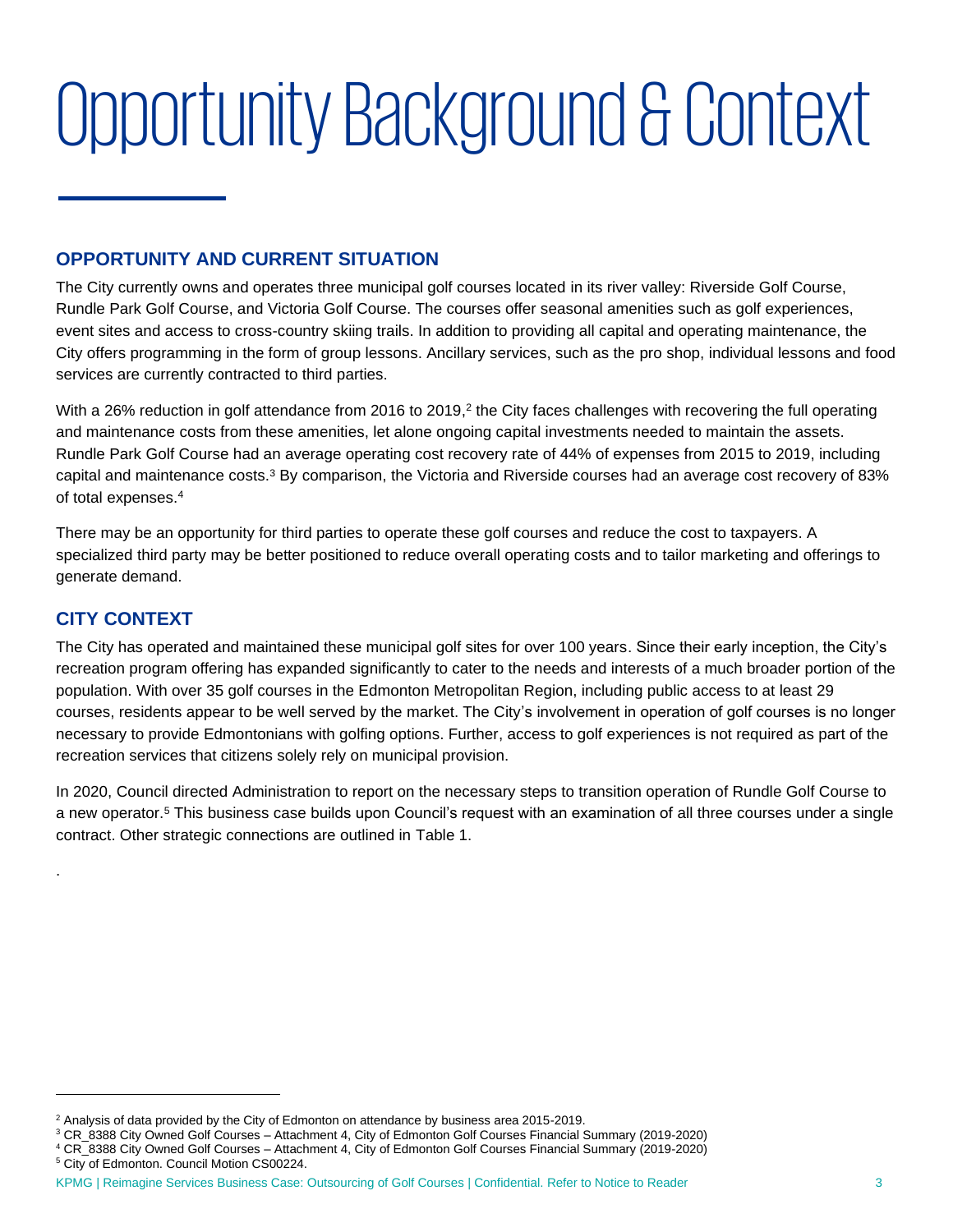#### <span id="page-6-0"></span>**Table 1: Alignment to City Strategies**

| <b>Strategic Document</b>                 | <b>Reference</b>                                                                                                                                | <b>Relevance to this Opportunity</b>                                                                                                                                                                                             |
|-------------------------------------------|-------------------------------------------------------------------------------------------------------------------------------------------------|----------------------------------------------------------------------------------------------------------------------------------------------------------------------------------------------------------------------------------|
| <b>ConnectEdmonton<sup>6</sup></b>        |                                                                                                                                                 |                                                                                                                                                                                                                                  |
| <b>Healthy City</b>                       | Edmonton is a neighbourly city with<br>community and personal wellness that<br>embodies and promotes equity for all<br>Edmontonians.            | This opportunity continues to support outdoor<br>recreation activities in Edmonton, regardless<br>of the service provider. The focus on equity<br>could be maintained through contract<br>requirements related to public access. |
| The City Plan <sup>7</sup>                |                                                                                                                                                 |                                                                                                                                                                                                                                  |
| 1.1.1.4                                   | Encourage healthy and active living by<br>supporting community-focused recreational,<br>leisure, social and cultural programs.                  | Golf experiences will continue to encourage<br>resident activity through a variety of<br>programs, events and services provided by a<br>third party.                                                                             |
| 1.4.2.1                                   | Protect, restore, maintain and enhance a<br>system of conserved natural areas within a<br>functioning and interconnected ecological<br>network. | Working with a third party to comply with all<br>applicable environmental and ecological<br>policies supports a healthy and attractive river<br>valley.                                                                          |
| 2.1.1.4                                   | Facilitate access to City activities and<br>programs for people of all ages and abilities.                                                      | The golf course will remain a public course<br>that any individual can access without<br>membership requirements.                                                                                                                |
| <b>Branch Strategic Pillars</b>           |                                                                                                                                                 |                                                                                                                                                                                                                                  |
| <b>Financial</b><br><b>Accountability</b> | Stewardship: Accountability for the use of<br>City resources.                                                                                   | By methodically exploring viable cost<br>reductions, the City demonstrates<br>accountability for the use of City resources.                                                                                                      |
| <b>Operational</b><br><b>Excellence</b>   | Service Delivery: Excellence in service<br>delivery within facilities, open spaces, events<br>and the community.                                | Selection of an experienced operator will<br>promote continued quality and adaptability to<br>user needs.                                                                                                                        |
| <b>Relationships</b>                      | Partnerships: Engagement of organizations<br>across recreation, sport, attractions and<br>events.                                               | The City may engage third parties to operate<br>and deliver programming at its golf facilities.                                                                                                                                  |

*Source: Based on information provided by the City.*

<sup>7</sup> City of Edmonton. The City Plan (2020)

<sup>&</sup>lt;sup>6</sup> City of Edmonton. CONNECTEDMONTON - Edmonton's Strategic Plan 2019-2028.

KPMG | Reimagine Services Business Case: Outsourcing of Golf Courses | Confidential. Refer to Notice to Reader 4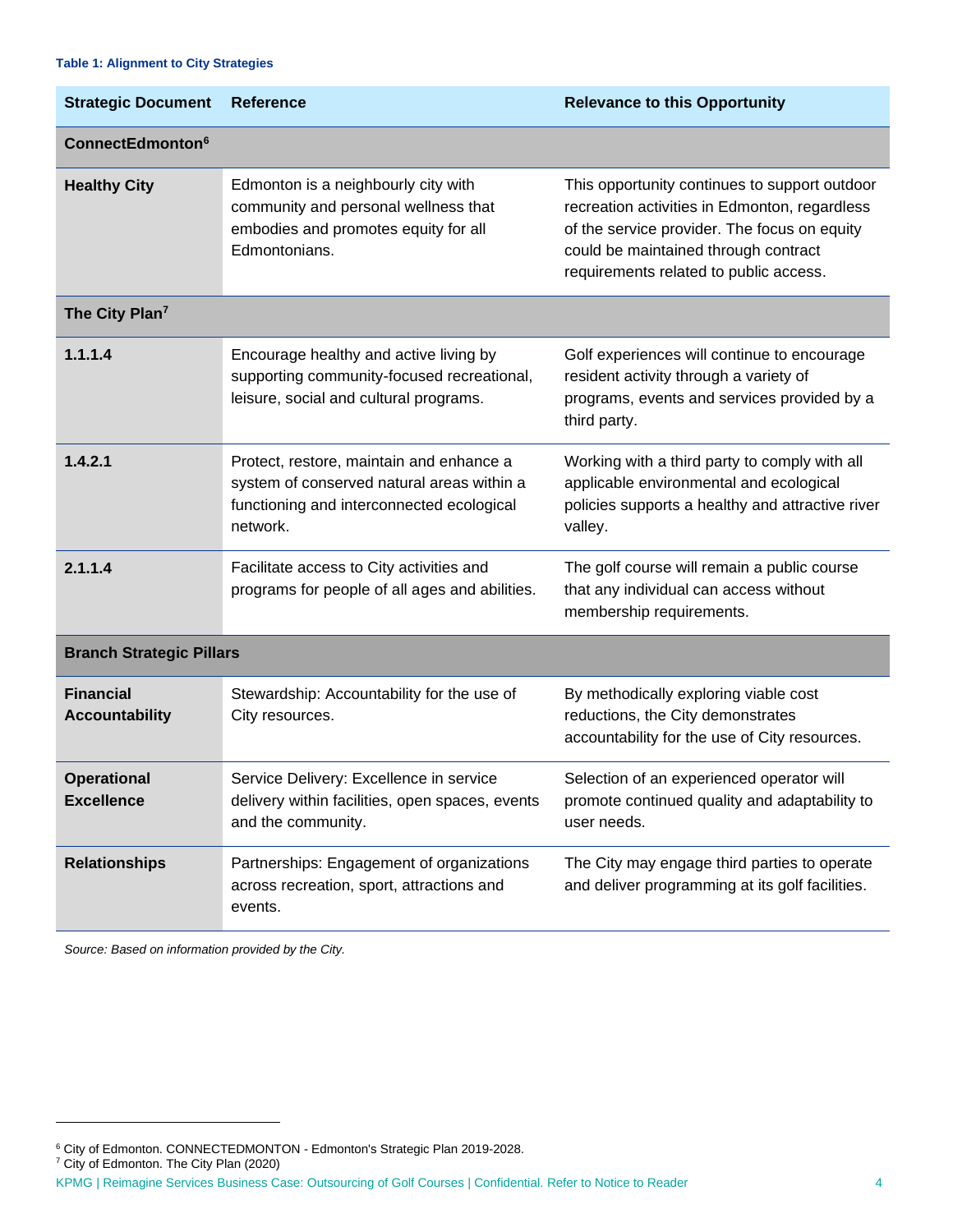# **LEADING AND COMPARATIVE PRACTICES**

Large municipalities in Canada have historically provided public golf facilities. There are 61 municipal golf courses currently operated by municipalities in Alberta.<sup>8</sup> However, due to financial challenges, municipalities are increasingly assessing whether golf should continue to be a service provided by a municipality. For example, Calgary, Ottawa, Brandon (Manitoba) and London (Ontario) have all reviewed outsourcing or considered divesting of municipal golf courses due to financial challenges.

In comparison with other major Canadian cities, Edmonton currently provides slightly less than the average on both municipal courses per capita as well as holes per capita, as illustrated in [Table 2.](#page-7-0)

#### <span id="page-7-0"></span>**Table 2: Benchmarking Analysis of Municipal Golf Courses**

| <b>City</b>     | Courses per 100,000 residents | Holes per 100,000 residents |
|-----------------|-------------------------------|-----------------------------|
| Calgary         | 0.56                          | 7.26                        |
| Mississauga     | 0.42                          | 3.74                        |
| Toronto         | 0.18                          | 3.29                        |
| Vancouver       | 0.48                          | 8.55                        |
| Winnipeg        | 0.43                          | 6.38                        |
| <b>Edmonton</b> | 0.32                          | 5.79                        |
| Average         | 0.40                          | 5.84                        |

*Source: Based on information from various public websites.* 

Other municipalities, such as Calgary, have recently reviewed their role as operators of municipal courses. In 2020, Calgary's Council elected not to proceed with outsourcing or divestment at this time citing the current economic downturn, pandemic situation, procurement challenges and labour relations implications. Calgary's Administration will be reporting back to Council in the fourth quarter of 2022 to re-evaluate its role in operating their seven municipally owned golf courses and three driving ranges.

Ottawa no longer manages any public golf courses, having divested its only course in 2014. Full divestment of Ottawa's interest in the golf course was reportedly motivated by its consistent operating deficit, and the significant capital investments in ageing facilities anticipated over the subsequent five years. The sale of Ottawa's municipal course included all revenue generating services, such as the pro shop, event rentals and catering.

Since this sale, the course remains in operation and several capital improvements have been conducted by the new owners. As this was Ottawa's only municipal course, Council voted to get out of the golf business altogether. Their rationale noted that their residents did not rely solely on municipal provision of golf experiences as an explicitly required recreation service and that Ottawa's participation in the market did not appear to impact access or affordability of golf experiences for its residents.

KPMG | Reimagine Services Business Case: Outsourcing of Golf Courses | Confidential. Refer to Notice to Reader 5 <sup>8</sup> Data provided by the City of Edmonton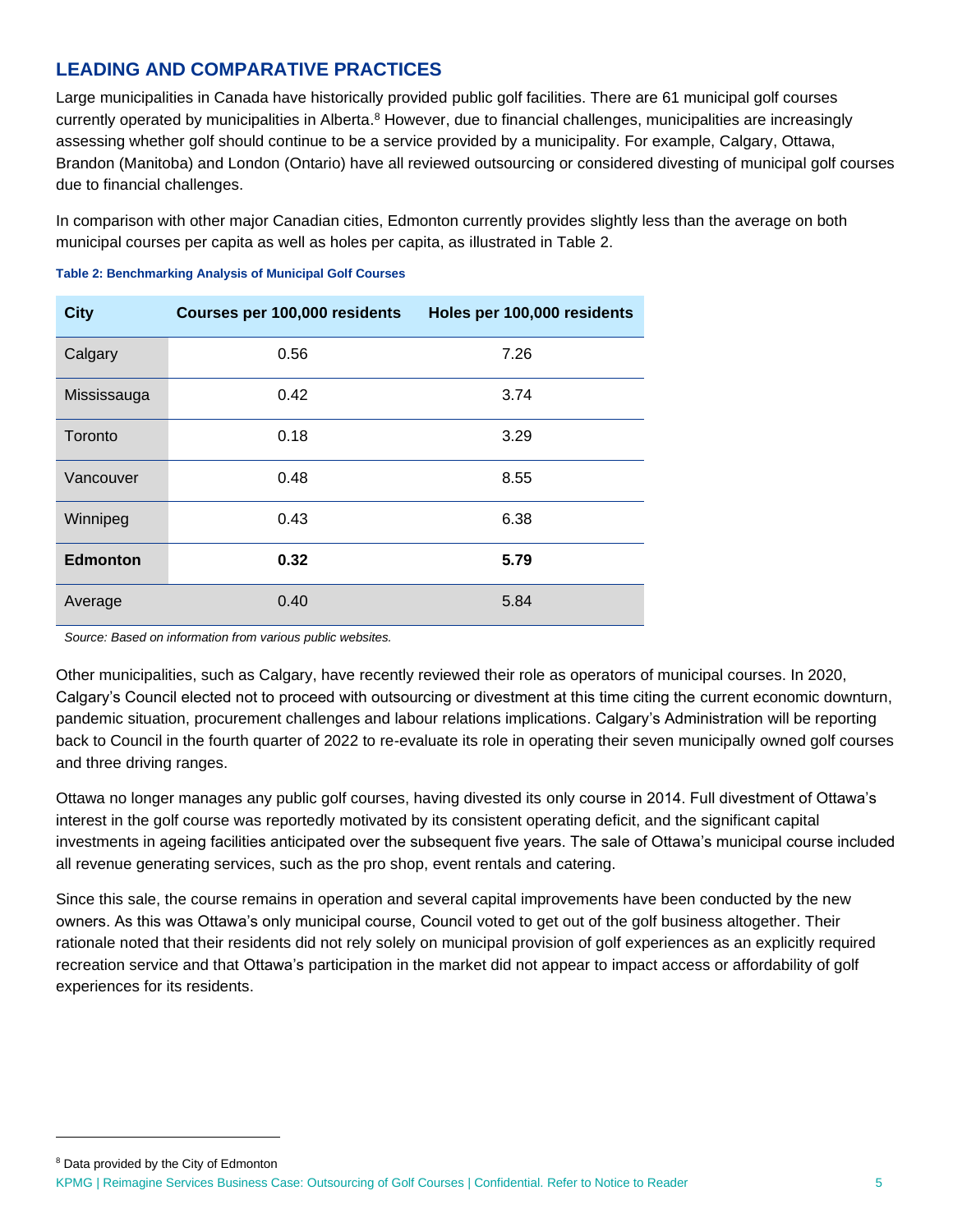# **ENVIRONMENTAL CONSIDERATIONS**

Notable environmental considerations for this opportunity are described below in [Table 3.](#page-8-0)

#### <span id="page-8-0"></span>**Table 3: Environmental Considerations**

| <b>Factor</b>                          | <b>Descriptions</b>                                                                                                                                                                                                                                                                                                                                                                                                                                                                                                                                                                                                                                                                                                                                                                                                                                            |
|----------------------------------------|----------------------------------------------------------------------------------------------------------------------------------------------------------------------------------------------------------------------------------------------------------------------------------------------------------------------------------------------------------------------------------------------------------------------------------------------------------------------------------------------------------------------------------------------------------------------------------------------------------------------------------------------------------------------------------------------------------------------------------------------------------------------------------------------------------------------------------------------------------------|
| <b>Economic</b><br><b>Context</b>      | Overall decline in the industry: Between 2015 and 2017, the Canadian golf industry noted the<br>closure of 51 facilities and only opened four. <sup>9</sup> Golf courses in Canada experienced an estimated<br>14% decline in the number of rounds played between 2008 and 2013. <sup>10</sup> However, the COVID-19<br>pandemic has stimulated a resurgence in demand for golf due to the reduction in alternative<br>recreation activities and golf's advantage as an outdoor sport with fewer participant interactions.<br>Once these pandemic impacts recede, it is unclear whether the renewed enthusiasm for golf will<br>be sustained over the long term.                                                                                                                                                                                               |
| <b>Recreation</b><br><b>Context</b>    | COVID-19 has altered how people are using municipal facilities and services: Restrictions<br>have closed access to many recreation facilities, with many people choosing not to use them even<br>when they are allowed, due to concerns about the virus. The demand for open spaces and<br>outdoor recreation such as cross-country skiing and golf have, by contrast, increased. Multiple<br>studies show a global trend away from participation in organized activities (such as football or<br>baseball leagues), in favor of fitness and recreation activities that can be done individually or in<br>small, distanced groups. In Canada, participation in organized sport dropped from 45% to 28% of<br>all adults, while similar proportions reported increasing involvement in informal activities such as<br>walking, yoga and swimming. <sup>11</sup> |
| Legislative<br><b>Context</b>          | Guiding plans or requirements: Given proximity to the river, the City's environmental practices<br>or targets may influence operations of the courses, including potential influence from Touch the<br>Water (which includes an ecological component), Ribbon of Green (resilient ecosystems), North<br>Saskatchewan River Valley Area Redevelopment Plan Bylaw and relevant zoning considerations.                                                                                                                                                                                                                                                                                                                                                                                                                                                            |
| <b>Environmental</b><br><b>Context</b> | Proximity to the North Saskatchewan River: The City would need to work with any third party to<br>ensure compliance with several important policies such as the tree management policy,<br>requirements for an environmental impact assessment prior to significant maintenance or<br>upgrades, contaminated land policy, drainage management policy, Edmonton's environmental<br>management system (Envisio), Climate Resilient Edmonton and the integrated pest management<br>policy.                                                                                                                                                                                                                                                                                                                                                                        |

*Source: Based on information provided by the City and other referenced sources.*

<sup>10</sup> National Allied Golf Associations. Economic Impact of Golf in Canada Report (2014)

KPMG | Reimagine Services Business Case: Outsourcing of Golf Courses | Confidential. Refer to Notice to Reader 6 6

<sup>&</sup>lt;sup>9</sup> Golf Facilities in Canada 2017, Golf Canada and The PGA of Canada. Accessed April 2021 a[t http://pgaofcanada.uberflip.com/i/834072-golf-facilities](http://pgaofcanada.uberflip.com/i/834072-golf-facilities-in-canada-2017-report/0)[in-canada-2017-report/0](http://pgaofcanada.uberflip.com/i/834072-golf-facilities-in-canada-2017-report/0) 

<sup>&</sup>lt;sup>11</sup> Statistics Canada, 'Who participates in active leisure?' (2009). Accessed January 2021 a[t https://www150.statcan.gc.ca/n1/pub/11-008](https://www150.statcan.gc.ca/n1/pub/11-008-x/2009001/article/10690-eng.htm#a17) [x/2009001/article/10690-eng.htm#a17](https://www150.statcan.gc.ca/n1/pub/11-008-x/2009001/article/10690-eng.htm#a17)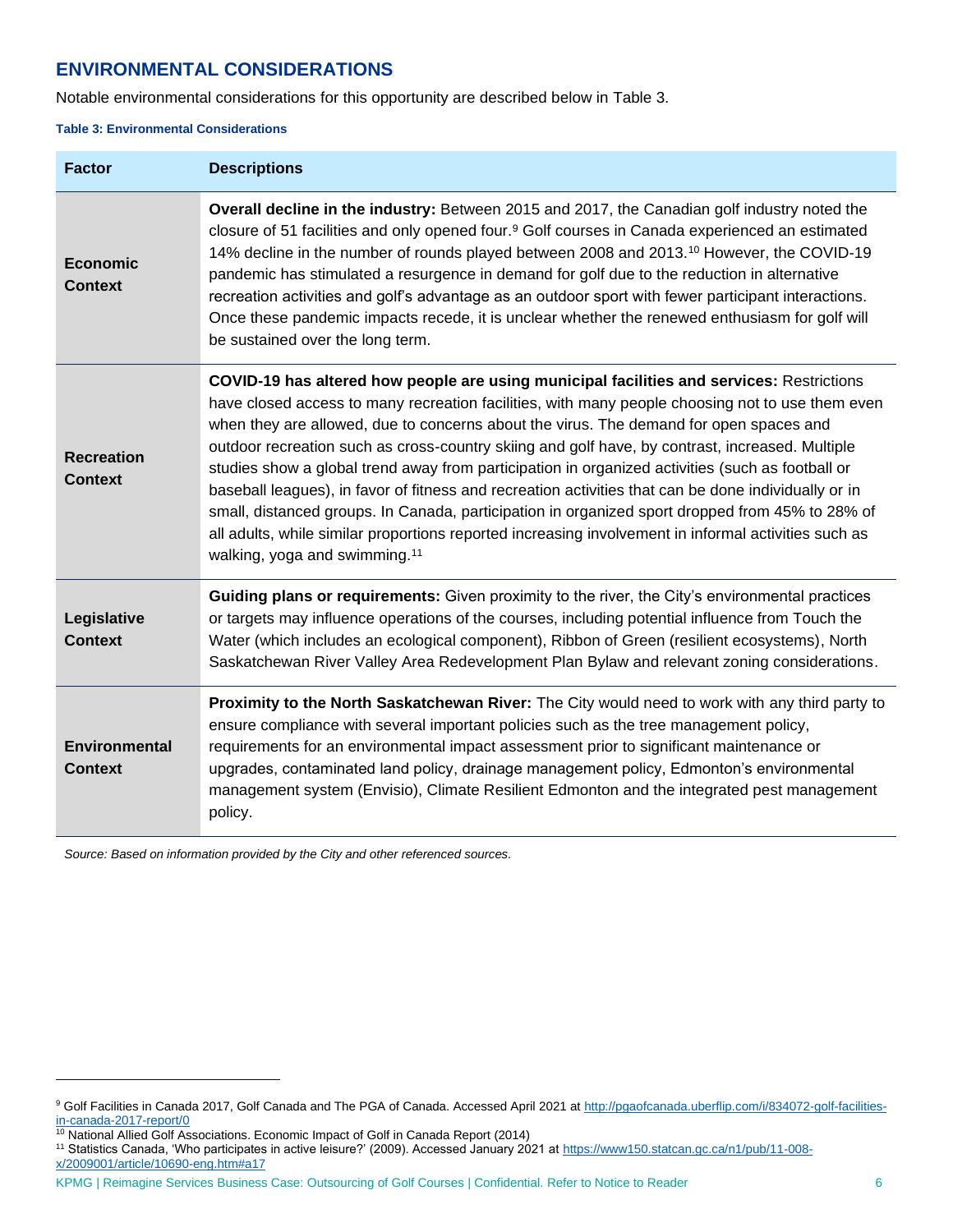<span id="page-9-0"></span>

This business case focuses on one option: on whether the City should engage a single third party to operate all of three golf courses as a lease arrangement. This option is outlined below in [Table 4.](#page-9-1)

#### <span id="page-9-1"></span>**Table 4: Option Descriptions**

| <b>Component</b>                            | <b>City Responsibilities</b>                                                                                                                         | <b>Operator Responsibilities</b>                                                                                                                        |
|---------------------------------------------|------------------------------------------------------------------------------------------------------------------------------------------------------|---------------------------------------------------------------------------------------------------------------------------------------------------------|
| <b>Structure</b>                            | City retains ownership of facilities,<br>land and infrastructure                                                                                     | Third party operates as an independent<br>business, leasing facilities from the City                                                                    |
| <b>Programs</b>                             | N/A<br>—                                                                                                                                             | Operator continues to provide public access                                                                                                             |
|                                             |                                                                                                                                                      | Operator markets and delivers all programming                                                                                                           |
|                                             |                                                                                                                                                      | Operator makes all decisions related to<br>programming, events, and tournaments based<br>on demand                                                      |
| <b>Financial</b><br><b>Structure</b>        | City receives lease payments                                                                                                                         | Operator has autonomy to determine fees and<br>prices                                                                                                   |
|                                             |                                                                                                                                                      | Operator retains all revenues received through<br>services delivered                                                                                    |
|                                             |                                                                                                                                                      | Operator remits lease payments to the City                                                                                                              |
| <b>Other Services /</b><br><b>Contracts</b> | N/A                                                                                                                                                  | Partner decides if and how to provide food and<br>beverage services, catering and space rental<br>within the scope of their business license            |
|                                             |                                                                                                                                                      | Partner has responsibility to manage any<br>contracts (or decide to contract out elements of<br>service) including pro shop, food and beverage,<br>etc. |
| <b>Maintenance and</b><br><b>Capital</b>    | City provides envelope / rehabilitative /<br>major maintenance and capital<br>upgrades (e.g., building envelop<br>maintenance, plumbing, electrical, | Operator provides ongoing operational<br>management (grounds maintenance, custodial<br>duties, small activities such as changing light<br>bulbs etc.)   |
|                                             | $etc.$ )                                                                                                                                             | Operator provides required fleet and equipment                                                                                                          |

*Source: Based on information provided by the City and assumptions outlined in Appendix B.*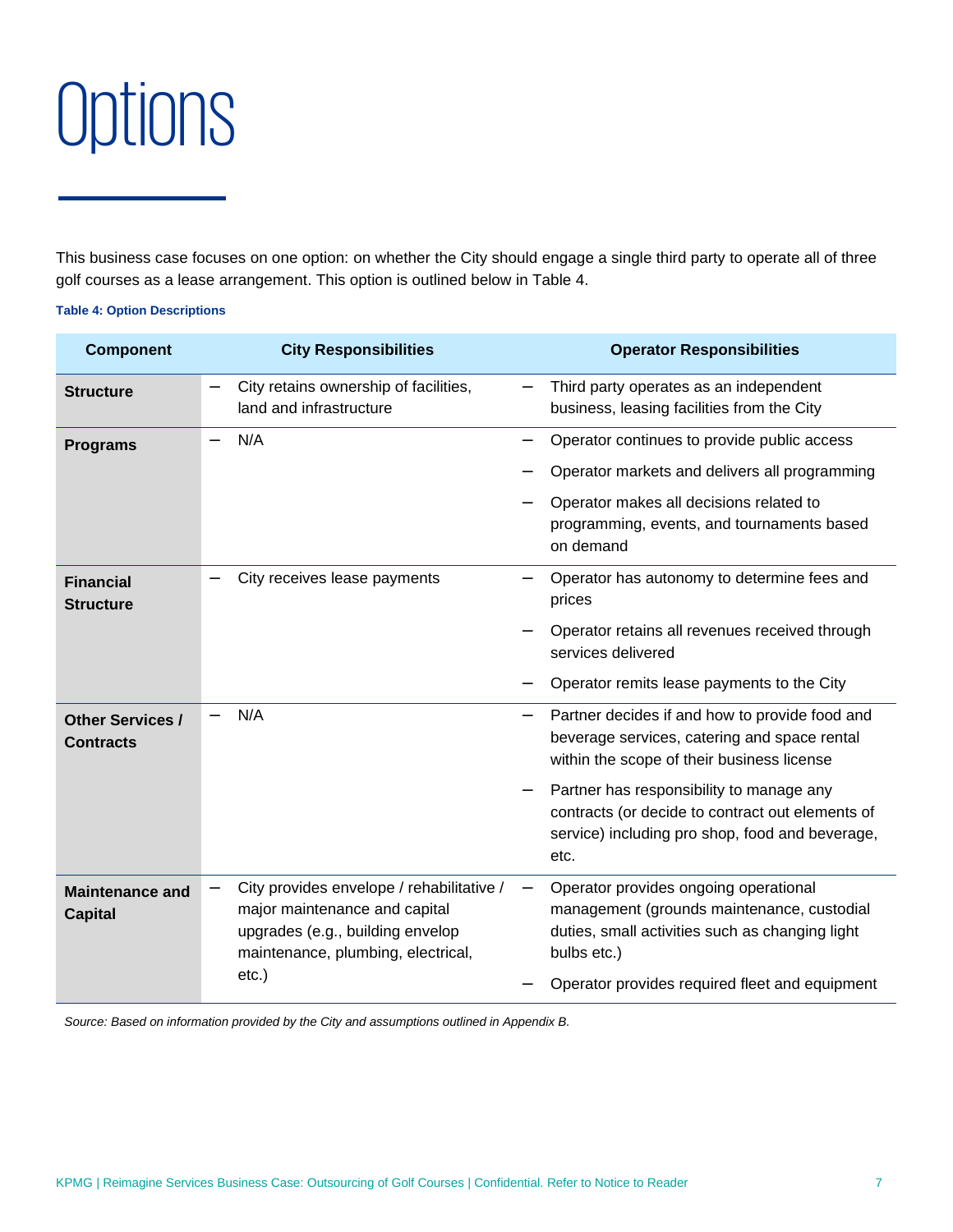# <span id="page-10-0"></span>Impact Assessment

# **SERVICE IMPACT**

**This opportunity has the potential to change service levels or access to facilities, but impact is anticipated to be low.**

Although the City would no longer provide golf-related services directly to residents, it is expected that service levels would be maintained or even improved over time as a third party adapts to changes in user needs and preferences. Courses and their amenities would remain accessible to the public.

As part of this opportunity, the City would cease to deliver group programming, with the expectation that a third party would evaluate demand and capacity for such offerings. Under an outsourced model, the Leisure Access Program would no longer apply to golf experiences because these services are not explicitly required to support the City's outcomes nor do residents solely rely on municipal provision. Available data suggests that Leisure Access Program use of golf courses represents only 2.5% of total golf course users (including driving range and golf courses).

Golf-related services such as individual lessons, special events, pro shop services and merchandise, and food and beverage services could be provided by either the third-party operator or through supplementary service contracts with other third parties.

Winter programming would not be assumed to be delivered by a third-party entity. For any program or service required to winter programming or maintenance, the City would compensate the third party for the delivery of that service.

It is anticipated that in order for the courses to recover their operating costs, user fees may need to increase. Analysis from 2018 on price sensitivity suggests that there may be room for increases in the current market environment.<sup>12</sup> There are risks that increased prices may have a negative impact on attendance; additional marketing and communications to increase attendance may be required.

# **DELIVERY IMPACT**

### **This opportunity does not appear to significantly impact the delivery of recreation services.**

While City operations of the golf courses would no longer be required, the City would still need to retain expertise to deliver the facility management over time.

One lesson learned from Ottawa on their transition, was the need to provide adequate staffing (over one full season) to act as liaison in the negotiation for the sale and / or lease transfer of equipment. In addition, it was noted by Ottawa that it is important to provide general oversight and knowledge transfer; dedicated resources from the City should be considered in order to enable a smooth transition through activities such as collecting expressions of interest, evaluating proposals, negotiating contracts, and establishing an appropriate reporting and accountability structure.

City personnel currently employed at each of Edmonton's municipal golf courses would be impacted by the implementation of this opportunity. The City may choose to address this through attrition, lapsed seasonal contracts and redeployment to similar functions. In the case of Ottawa's transition to a private operator, their liaison encouraged the new owner to take on as many of the previous course staff as possible. This was not a stipulation of the agreement, but a

KPMG | Reimagine Services Business Case: Outsourcing of Golf Courses | Confidential. Refer to Notice to Reader 8  $12$  City of Edmonton Community and Recreation Facilities Report – Fee Benchmarking and Optimum Price Point Research (2018)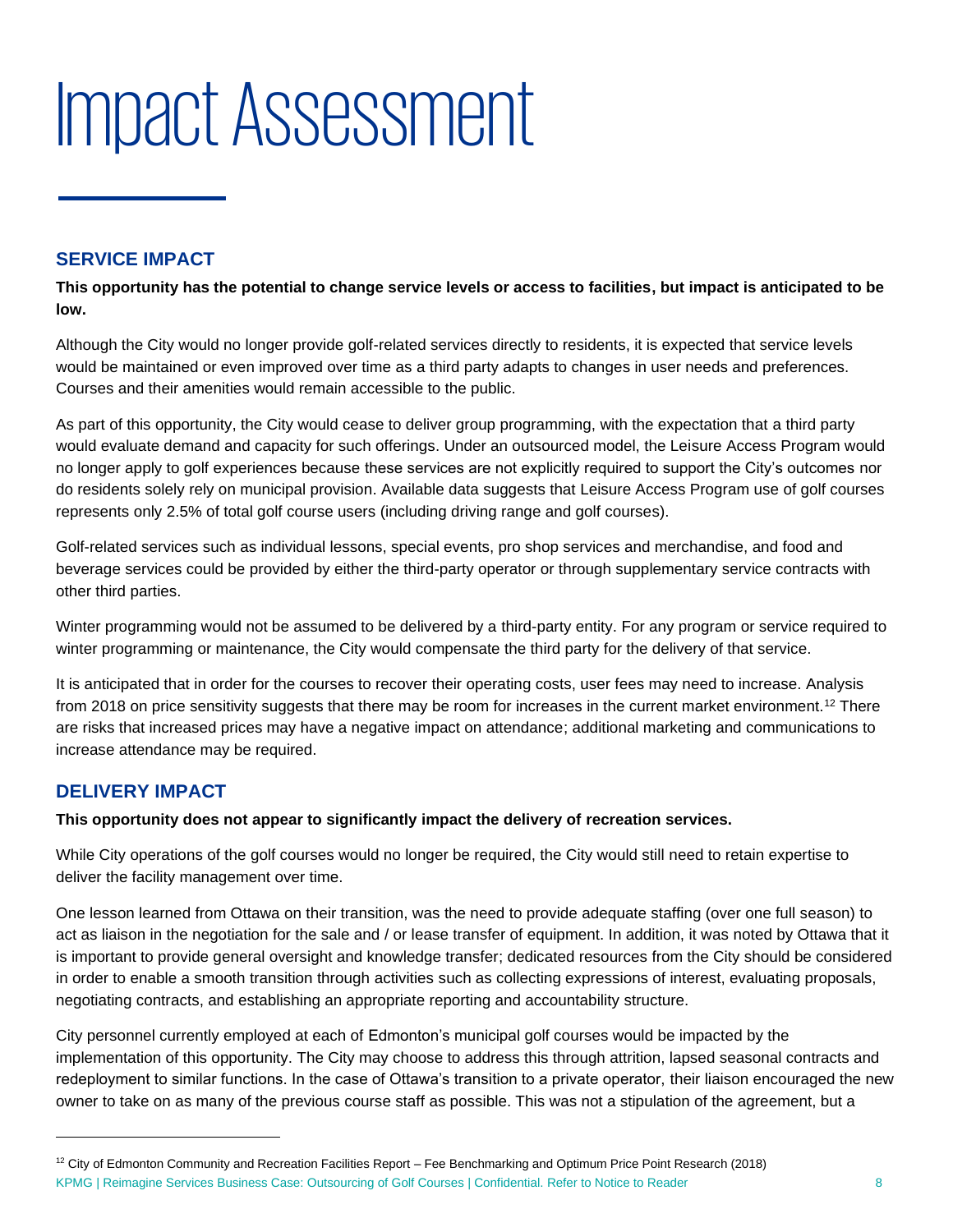commitment to best efforts, as the operator was also motivated to retain some of the historical knowledge and expertise unique to that course.

Winter operations and programming have not been included in the operations for the third-party operator. Requirements for the City to access and use for winter purposes could be incorporated into the lease agreements. Any winter programming or operations would either continue to be delivered by the City or may be an additional fee for service agreement entered into with an operator.

### **VIABILITY**

#### **This opportunity appears to be viable.**

Market sounding completed for this business case suggests that there are third parties in the local golf industry that may be interested in pursuing an arrangement with the City. While those engaged expressed a need to see more detailed information on the current assets and operations of the City courses prior to confirming their interest, they were receptive to the prospect of operating one or more golf courses.

Market sounding participants noted that several businesses already operate multiple locations and are able to leverage economies of scale as well as expertise in effective marketing of golf experiences. Interviewees also expressed some concern about the viability of Rundle as a full golf course. Feedback collected in market sounding interviews indicated that third parties may be more agile to respond to market changes as well as to implement innovative approaches to increase revenue generation through additional lines of business. The City noted that an external third party has approached them previously regarding the Rundle Park Golf Course.

Market sounding participants indicated that they would be flexible and interested in exploring various arrangements with the City. However, they expressed a clear preference for a long-term (five years or greater) lease agreement offering full autonomy in all lines of business. Third parties indicated that they could be interested in undertaking a longer-term lease with the City (e.g., 25 years in length), where partners would undertake the capital and maintenance costs. This is due to the potential efficiencies operators may realize, as well as the ability to make target investments based on their operating knowledge.

Through the market sounding, third parties also expressed a willingness to continue to maintain public access and potentially programming targeted at increasing participation from key user groups, such as women and youth. Comparable public courses in Edmonton currently target certain demographics through individual and group programming, events and discount strategies. For example, Lewis Estates Golf Course currently organizes a variety of women's leagues and provides discounted weekday green fees for seniors (65+) and juniors (up to 16 years of age) representing a 4% and 20% reduction respectively. The Legends Golf and Country Club currently offers seniors a 16% discount on weekday and weekend green fees as well as tournament fees. In addition to its reduced rates for youth and seniors, Dragon's Head Par 3 Golf Course offers women 18 holes for the price of nine every Tuesday.

While Riverside and Victoria Golf Courses already appear to be financially attractive to a partner, Rundle has limitations due to its lower operating recovery. For Rundle to have a positive 5% return by year 5, one scenario would need to see its revenues from admissions and rentals, as well as added food and beverage, and merchandise sales, increase by 15% each year over five years. This equates to an overall cumulative increase in revenues of approximately 60-65%. It does not appear that Rundle would be attractive to a third party on a stand-alone basis. Therefore, a bundled contract for all three courses would allow a third party to offset this less attractive financial opportunity with more attractive opportunities at the other courses.

Analysis suggests that this type of model could be profitable for a third party, based on new revenue sources (such as food and beverage, and merchandise sales) and reduced operating costs. For instance, to achieve a positive 5% margin by year 2, revenues would need to increase by approximately 20% per year for the two years. This would include new revenues from food and beverage (estimated at approximately 17% of total revenue), an increase of attendance of approximately 2.5% a year (slightly higher than population growth estimated at 1.5% per year), and increased prices by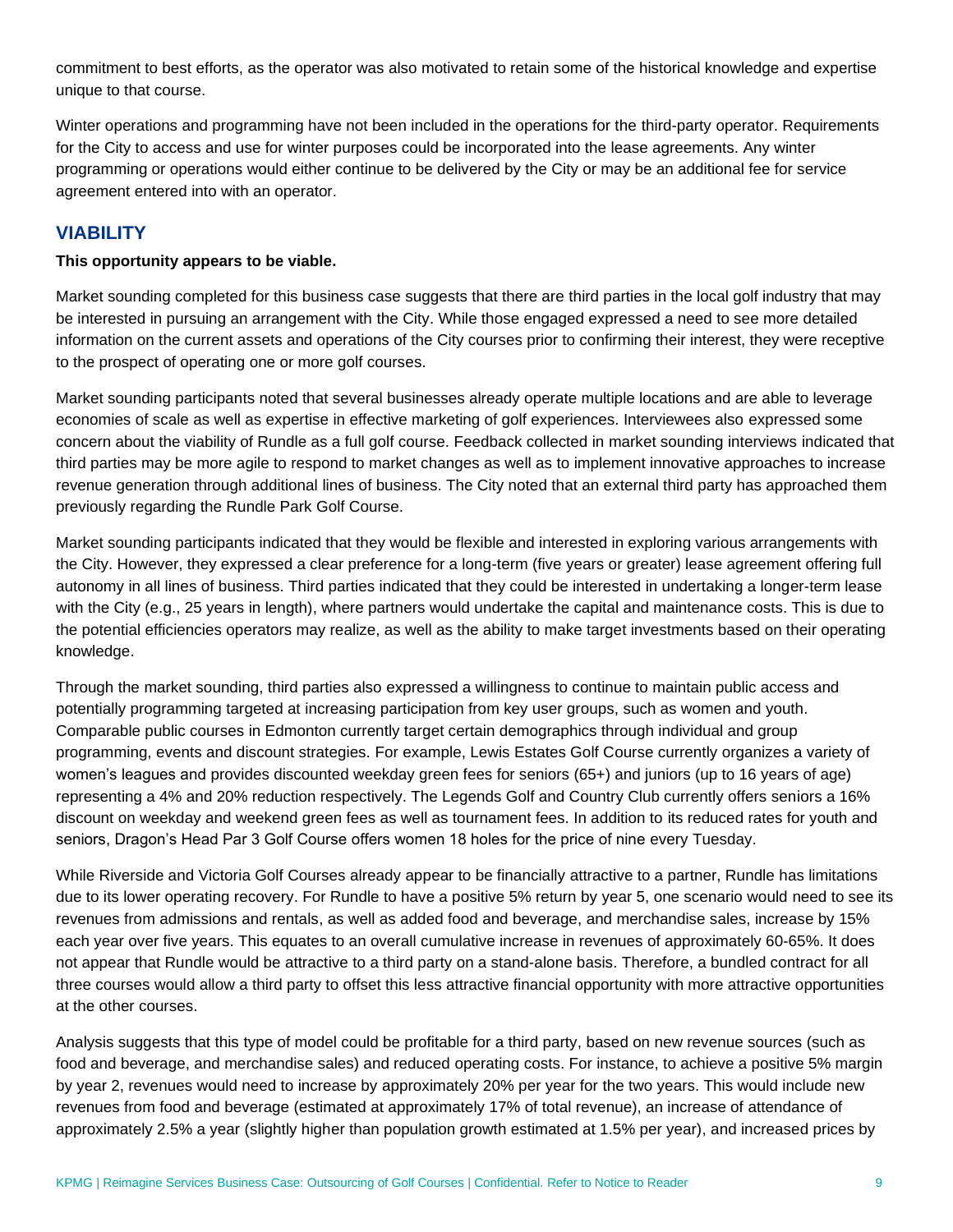approximately 14%. After the first two years, it would be expected that the revenues would grow at a rate closer to population and inflation growth.

Projections estimated that revenues over the first two years would increase by approximately \$1,000,000 in food and beverage, and approximately \$970,000 increase in admission revenues (driven by increased attendance, population growth, and price increases).

There are risks with the use of third parties to operate facilities. The City currently has a contractor operating a City owned Mill Woods course, who previously paid the City a management fee of \$75,000. This operation was no longer financially viable, and the agreement was renegotiated eliminating the fee paid to the City. However, the contract for the operator offered minimal incentive to grow the business, and the food and beverage operations were run by a community league.





*Source: Based on published golf course rates, normalized to exclude power cart rentals or other offers.*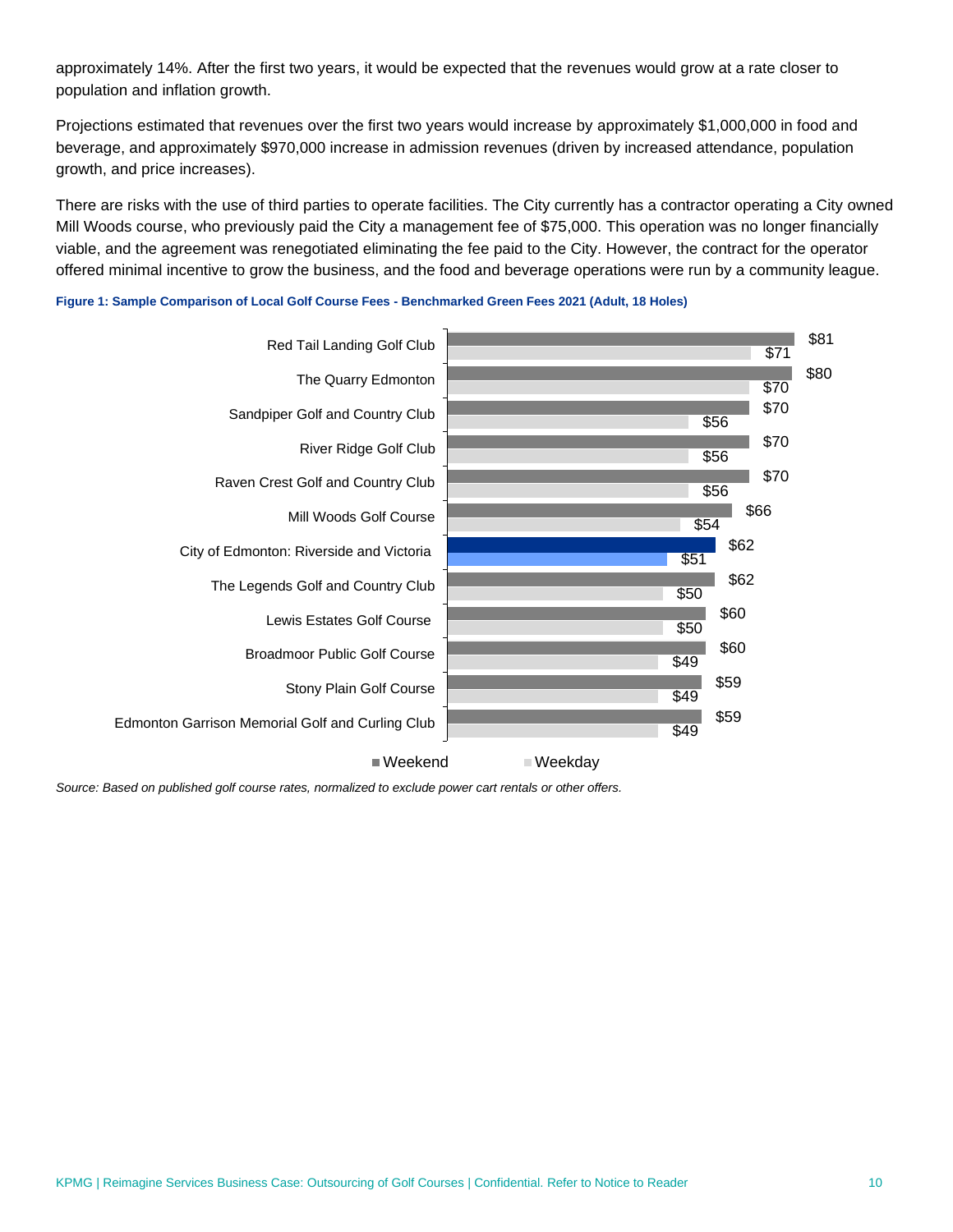#### **Figure 2: Comparison of Local Par 3 Golf Course Fees**





A third party would retain control of fees; while Rundle's fees appear to be relatively high compared to similar comparators, the Riverside and Victoria courses are lower compared to others in the market and there may be flexibility for an operator to increase fees.

Estimates suggest that with increases in revenues, the third party could pay rent up to \$501,000 per year (for all the three courses). While every third party would have its own criteria for expected returns and assumptions about revenue growth and efficiencies, it appears possible that the golf courses could be financially viable for a third party and that the City could realize overall benefits in reduced expenditures of up to approximately \$1.7 million over five years (net of any transition and on-going contract management costs).

*Source: Based on published golf course rates, normalized to exclude power cart rentals or other offers.*

## **GBA+ IMPACTS AND MITIGATIONS**

#### **There appears to be some impact to users and stakeholders involved with golf courses.**

GBA+ considerations for this opportunity primarily include the impacts on existing City staff, on targeted programming, and on affordability and access.

This opportunity would result in a direct reduction of permanent and temporary FTE required at these courses. A full breakdown of the impacted FTEs is included in **[Appendix B: Financial Projections.](#page-22-0)** The majority of the positions at golf courses are seasonal in nature. These FTEs appear to be primarily male, with regular FTEs higher in tenure, on average, than temporary employees. The GBA+ information was provided based on current employees; it is noted there are approximately 6 FTEs that were 'vacant' at the time of analysis. All current FTEs that would be impacted are unionized.

Preliminary market sounding completed for this business case supports the assumption that programming similar to the current City-run group activities could be offered by a third party in alignment with market demand. Participation in Cityrun programs totaled 1,904 between 2016 and 2019 (1,348 adults and 556 youth) for an average of 476 participants per year.

Demographic information for group lesson participants, described below in [Table 5,](#page-13-0) suggests that changes to programming would have differential gender impacts at different age levels. It is not clear what the future mix of programs might be.

| <b>Age Group</b> | Program                    | <b>Female</b> | <b>Male</b> |
|------------------|----------------------------|---------------|-------------|
| Youth (6-14)     | Junior Golf Camps          | 39%           | 61%         |
| Youth (11-17)    | Youth Group Lessons        | 50%           | 50%         |
| Adult (18-64)    | <b>Adult Group Lessons</b> | 59%           | 41%         |
| Adult (65+)      | <b>Adult Group Lessons</b> | 71%           | 29%         |

#### <span id="page-13-0"></span>**Table 5: Group Program Participant Types by Age and Gender**

*Source: Based on data from the City.*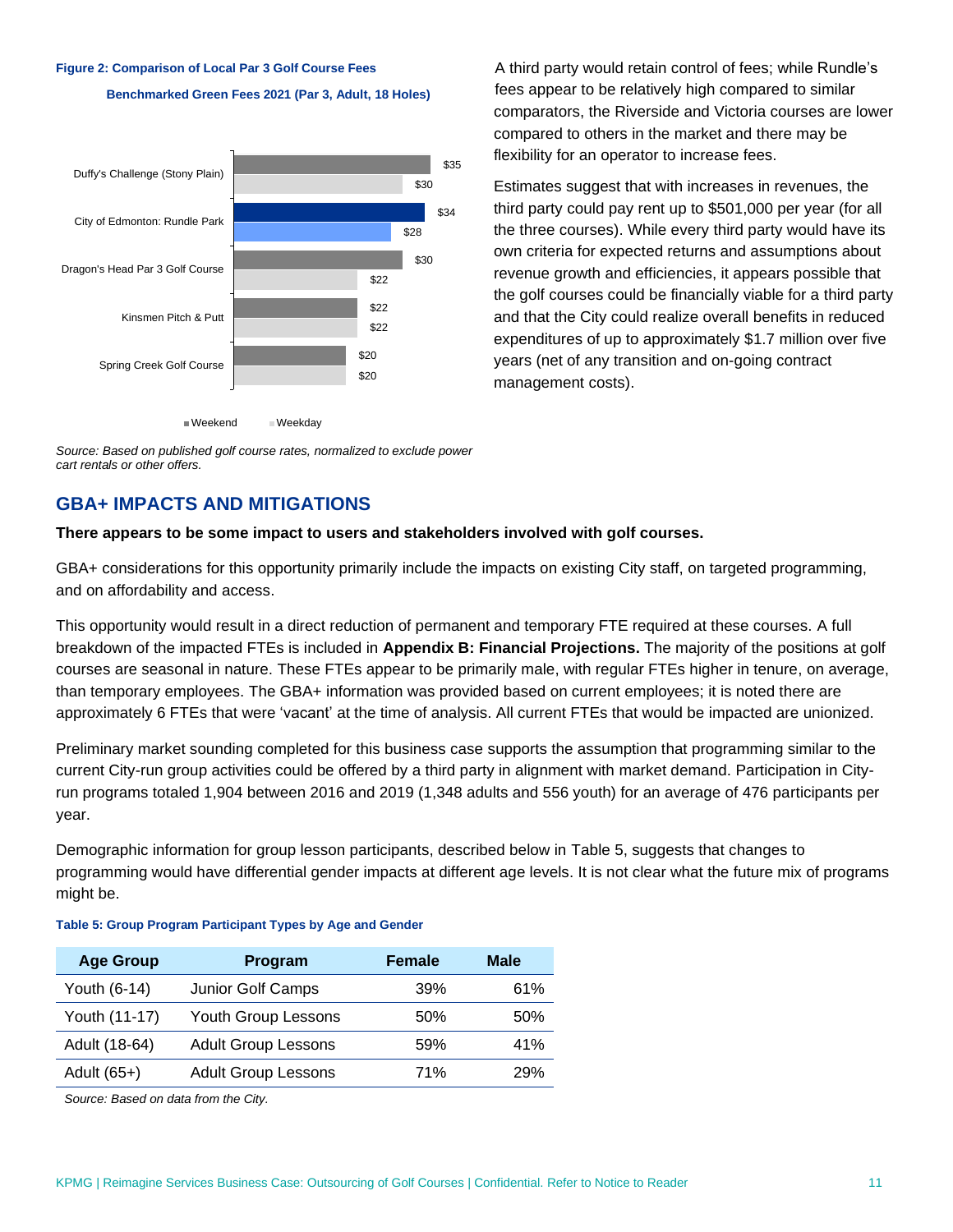With respect to affordability, populations with limited incomes, youth and seniors may be disproportionately impacted by a change in pricing. It is also important to consider the role of the Leisure Access Program as the primary tool for enabling affordable access to people experiencing low income. Currently, the City offers discounts on a limited number of rounds of golf and a free bucket of balls daily at the driving range.

This business case assumes that golf would be excluded from the Leisure Access Program going forward, as it does not meet the City's criteria for Priority Based Budgeting (PBB) program attributes related to mandate and reliance on City provision.<sup>13</sup> The City is not obligated to provide subsidized access to golf experiences as an explicitly required service under the Municipal Reference Model, nor do residents rely solely on municipal provision of golf facilities and / or programming. In addition, increases to fees may also create further barriers from a Leisure Access Program perspective. However, this may represent a minimal impact, as Leisure Access Program recipients generally make up a very small proportion of golf course visits, as demonstrated in [Table 6](#page-14-0) and [Table 7.](#page-14-1) However, the City could potentially mitigate this impact on those users by providing a grant to the operators to enable access for Leisure Access Program users. Based on 2019 data this could equate to approximately \$45,000 to \$65,000 annually.

Additional information and scoring of GBA+ impacts and mitigation are included in **[Appendix A: GBA+ Assessment](#page-19-0)**.

#### <span id="page-14-0"></span>**Table 6: Leisure Access Program Usage - Golf Courses (2015-2019)**

| <b>Rounds of Golf</b> | <b>Average Annual</b><br><b>Leisure Access Program</b><br><b>Usage</b> | <b>Average Annual</b><br><b>Rounds Sold</b> | Leisure Access Program as<br>a Percentage<br>of Rounds Sold |
|-----------------------|------------------------------------------------------------------------|---------------------------------------------|-------------------------------------------------------------|
| <b>Riverside</b>      | 97                                                                     | 31,259                                      | 0.31%                                                       |
| <b>Rundle</b>         | 77                                                                     | 24,263                                      | 0.32%                                                       |
| <b>Victoria</b>       | 172                                                                    | 37,416                                      | 0.46%                                                       |
| <b>Total</b>          | 346                                                                    | 92,938                                      | 0.37%                                                       |

*Source: Based on data provided by the City.*

#### <span id="page-14-1"></span>**Table 7: Leisure Access Program Usage - Driving Range (2015-2019)**

| <b>Buckets of Balls</b>       | <b>Average Annual</b><br><b>Leisure Access Program</b><br><b>Usage</b> | <b>Average Annual</b><br><b>Buckets Sold</b> | <b>Leisure Access Program</b><br>as a Percentage<br>of Buckets Sold |
|-------------------------------|------------------------------------------------------------------------|----------------------------------------------|---------------------------------------------------------------------|
| <b>Victoria Driving Range</b> | 3,396                                                                  | 60,132                                       | 5.67%                                                               |

*Source: Based on data provided by the City.*

 $13$  City of Edmonton Priority Based Budgeting (PBB) Process  $-$  Program Attributes

KPMG | Reimagine Services Business Case: Outsourcing of Golf Courses | Confidential. Refer to Notice to Reader 12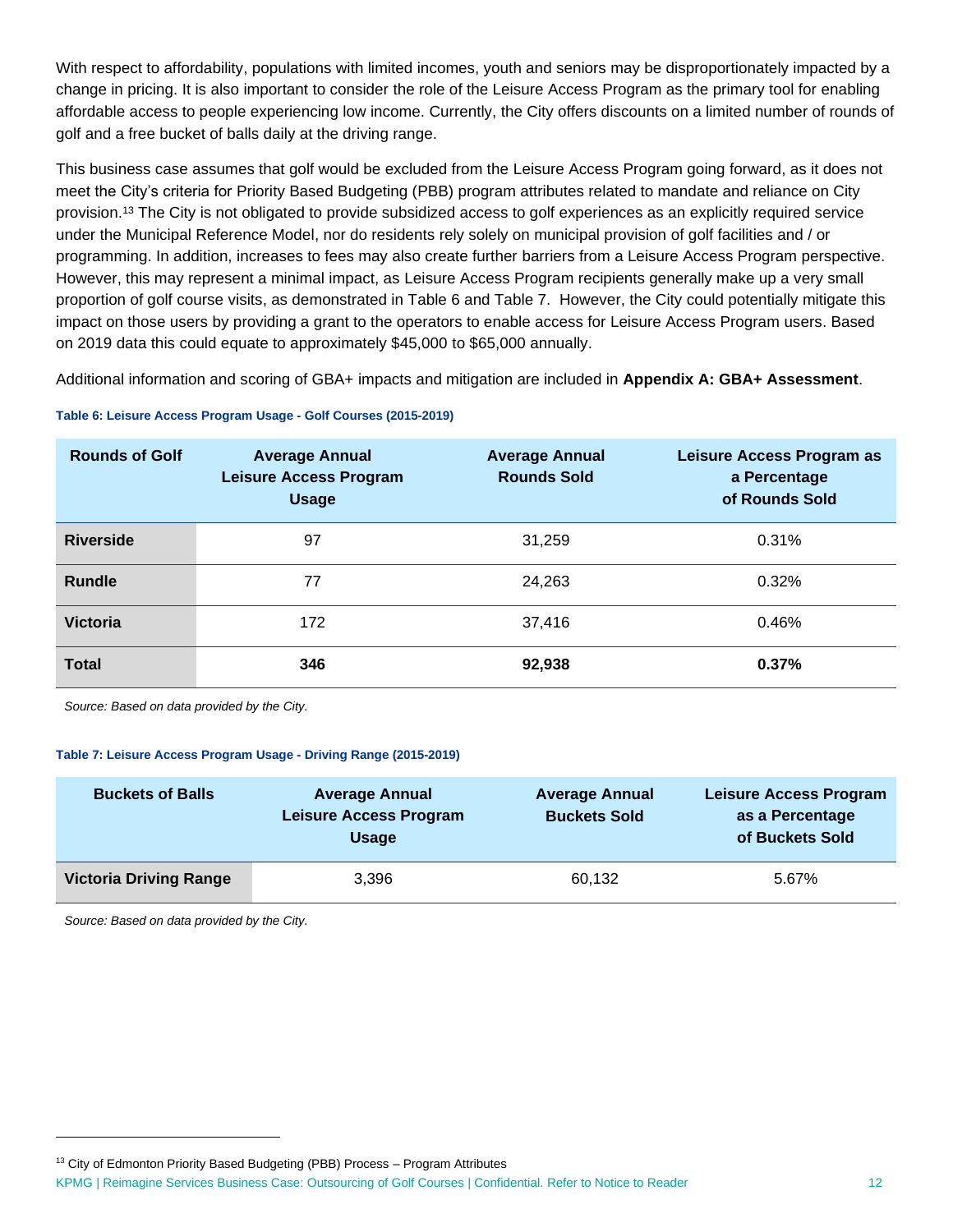# **FINANCIAL IMPACTS**

**This opportunity is estimated to result in positive financial impact for the City.** 

Financial impact estimates can be seen in **[Appendix B: Financial Projections,](#page-22-0)** which also includes a notice to reader significant assumptions made. High and low scenarios are presented which differ based on the expected rent payments.

Financial analysis, illustrated in [Table 8,](#page-15-0) compares the net loss for the City under the current model against the outsourcing of the three golf courses. This projection is based on a model where the three courses are bundled together for operation by a single third party and assumes improvements to the revenue model.

Projections include both a "high case" where the rent paid by the third party is \$501,000 and the "low case" where the rent is \$375,000. These scenarios have been developed based on approximations of the overall ongoing cost to the City, which is largely capital and maintenance costs. The high case would reflect approximately a third of these costs, and the low would cover approximately one quarter.

| <b>Comparison of City</b><br><b>Cash Flows</b>                              | <b>City Cash Flow</b><br>from Golf Courses | <b>Estimated Potential City</b><br><b>Proceeds from Third-Party</b><br><b>Operated Golf Courses</b> | <b>Estimated Potential City</b><br><b>Proceeds from Third-Party</b><br><b>Operated Golf Courses</b> |
|-----------------------------------------------------------------------------|--------------------------------------------|-----------------------------------------------------------------------------------------------------|-----------------------------------------------------------------------------------------------------|
| (based on 2019 data)                                                        | 2019 Actual                                | 2019 Pro Forma                                                                                      | 2019 Pro Forma                                                                                      |
|                                                                             | <b>Current</b>                             | <b>Low Case</b>                                                                                     | <b>High Case</b>                                                                                    |
| <b>Revenues or Rent</b><br><b>Payments</b>                                  | \$4,409                                    | \$375                                                                                               | \$501                                                                                               |
| <b>Less</b>                                                                 |                                            |                                                                                                     |                                                                                                     |
| Operating<br>Expenditures                                                   | \$(4,365)                                  |                                                                                                     |                                                                                                     |
| Former F&B*<br>Revenues from<br>Partner                                     |                                            | \$(50)                                                                                              | \$(50)                                                                                              |
| <b>Ongoing Contract</b><br>Management                                       |                                            | \$(21)                                                                                              | \$(21)                                                                                              |
| Maintenance and<br><b>Capital Expenditures</b>                              | (\$1,547)                                  | \$(1,547)                                                                                           | \$(1,547)                                                                                           |
| <b>Net Cashflow</b>                                                         | \$(1,503)                                  | \$(1,243)                                                                                           | \$(1, 117)                                                                                          |
| <b>Estimated Potential</b><br><b>Difference from 2019</b><br><b>Actuals</b> |                                            | \$262                                                                                               | \$388                                                                                               |

#### <span id="page-15-0"></span>**Table 8: Financial Projections (\$000s)**

*\* Food and Beverage*

*Source: Based on information provided by the City and other sources.*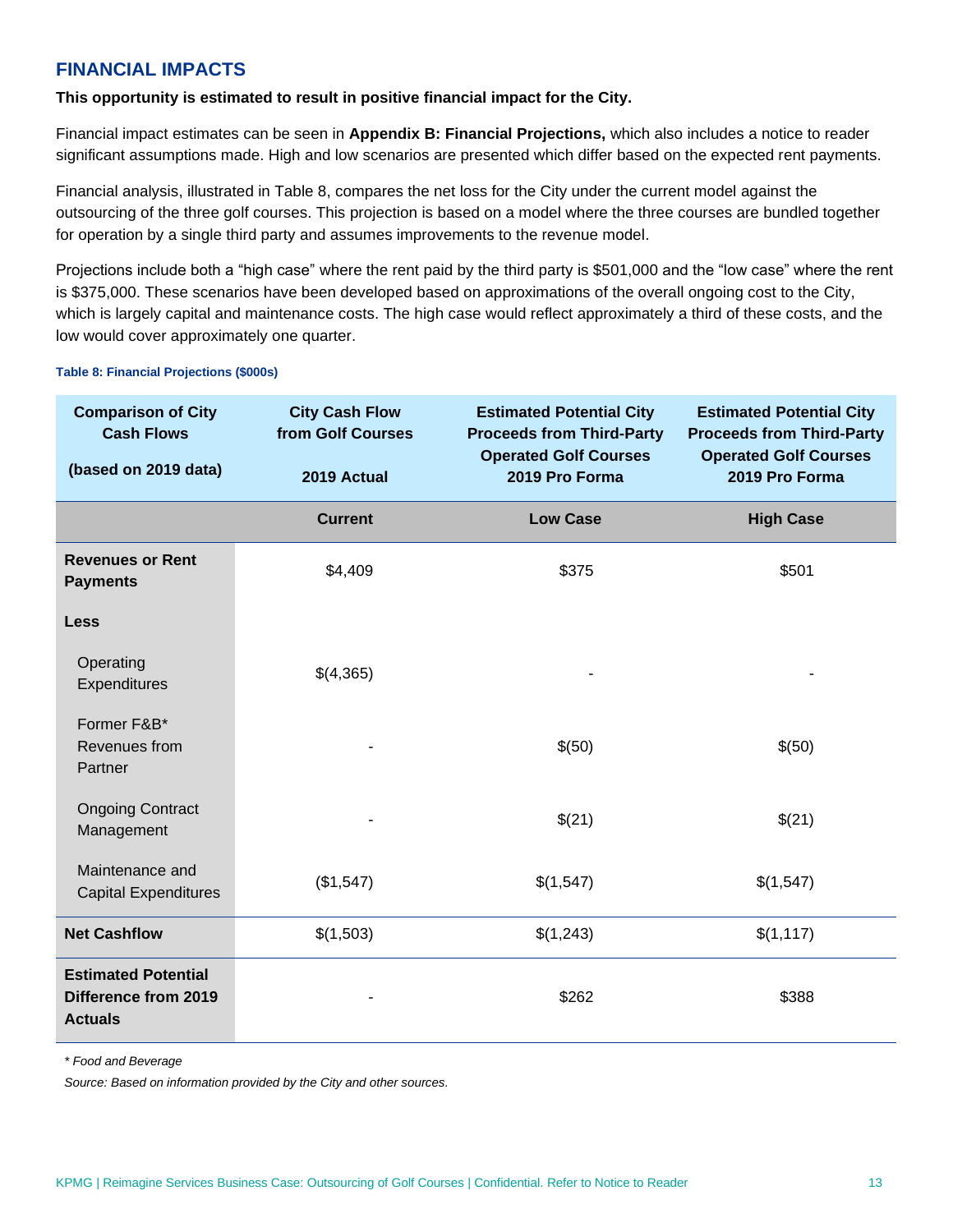Under the outsourced model, the City's overall net losses would be reduced by the receipt of lease payments from the third party. It is estimated the City could potentially generate approximately \$262,000 to \$388,000 per year in additional proceeds.

It also appears that the opportunity for revenue sharing opportunities may be limited, as this would impair the financial feasibility of the opportunity for the third party.

This opportunity could see the City collect a fixed payment for the long-term lease (i.e., at minimum a five-year term for up to 25 years). In 2020, the City estimated that the golf courses would require \$11.5 to \$12.5 million in capital investment expenses over the next ten years.<sup>14</sup> With a fixed lease payment, it is the third party that bears any risk related to operating deficits, which reduces the City's financial exposure.

# **RISKS**

There are a number of potential risks that may impact the feasibility of this opportunity. Key risks are summarized in [Table](#page-16-0)  [9.](#page-16-0) Further information on the identified risks are presented in **[Appendix C: Risk Analysis](#page-28-0)**.

#### <span id="page-16-0"></span>**Table 9: Key Risks and Mitigations**

| <b>Potential Risk</b>                                                                                                                                                                                                                                                                                                                                                      | <b>Potential Mitigation</b>                                                                                                                                                                                                                                                                 |
|----------------------------------------------------------------------------------------------------------------------------------------------------------------------------------------------------------------------------------------------------------------------------------------------------------------------------------------------------------------------------|---------------------------------------------------------------------------------------------------------------------------------------------------------------------------------------------------------------------------------------------------------------------------------------------|
| <b>Reduced Viability</b><br>There is a risk that a third party may determine the opportunity is<br>not financially viable and are unable to pursue the opportunity or<br>are unable to realize anticipated financial benefits due to<br>declining demand or other economic challenges. This may result<br>in insolvency and require the City to support operational costs. | This risk could be addressed through third-party<br>engagement, including early discussions of<br>financial sustainability given the current financials.<br>A third party may want to renegotiate the lease in<br>the event that financial efficiencies are not realized<br>as anticipated. |
| <b>Maintenance</b><br>There is a risk of possible confusion or duplication around<br>maintenance responsibilities - distinguishing between custodial<br>maintenance and general upkeep versus capital maintenance<br>and improvements to assets such as the clubhouse or irrigation<br>system.                                                                             | This risk could be mitigated by outlining clear roles<br>and responsibilities for both entities as well as<br>appropriate standards and expectations to be<br>monitored as part of the ongoing contract<br>management process.                                                              |
| <b>Labour Relations</b><br>There is a risk that the City's reputation could be negatively<br>impacted by the shift to non-unionized positions as part of the<br>outsourced operations.                                                                                                                                                                                     | This risk could be mitigated through engagement<br>and proactive communication with labour relations<br>groups. Utilize strategies to demonstrate the City's<br>efforts to redeploy impacted human resources to<br>other municipal operations.                                              |
| <b>Public Acceptance of Outsourcing</b><br>There is a risk that the public perceives the outsourcing of golf<br>courses as a shift from public to private may result in concerns<br>about access.                                                                                                                                                                          | This risk could be addressed through effective<br>communication to explain the proposed<br>arrangement and assurances that the City will<br>retain ownership and continue to promote access<br>in working with the operator.                                                                |

*Source: Prepared by KPMG.*

KPMG | Reimagine Services Business Case: Outsourcing of Golf Courses | Confidential. Refer to Notice to Reader 14 <sup>14</sup> City of Edmonton – CR\_8388 City Owned Golf Courses Q & A Key Messages, 2020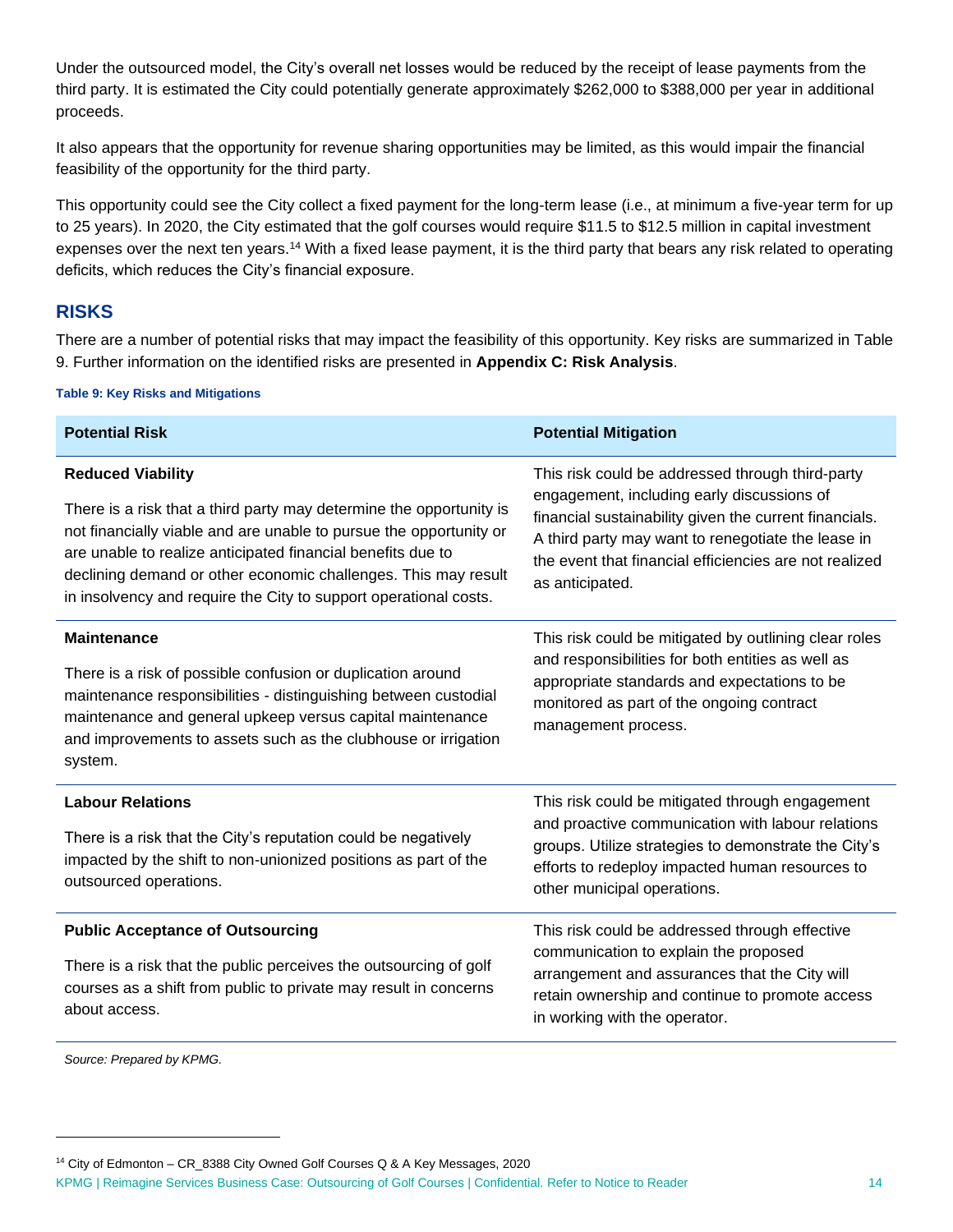# <span id="page-17-0"></span>Opportunity Assessment

# **OVERALL ASSESSMENT OF OPPORTUNITY AGAINST CRITERIA**

The opportunity assessment of the option against the criteria identified in this business case is summarized in [Table 10,](#page-17-1)  where green, grey and red represent a positive, neutral and negative impact respectively.

#### <span id="page-17-1"></span>**Table 10: Opportunity Assessment**

|                                                        |         | <b>Impact</b>   |      |          |               |                                                                                          | Implementation |      |      |                                                                              |
|--------------------------------------------------------|---------|-----------------|------|----------|---------------|------------------------------------------------------------------------------------------|----------------|------|------|------------------------------------------------------------------------------|
| <b>Options</b>                                         | Service | <b>Delivery</b> | GBA+ | Financia | Risk          | <b>Estimated</b><br><b>Potential</b><br><b>Five-Year</b><br><b>Benefit</b><br>(Millions) | Time           | Cost | Risk | <b>Estimated</b><br><b>Potential</b><br>Implementation<br>Cost<br>(Millions) |
| <b>Option 1: Outsource</b><br><b>City Golf Courses</b> |         |                 |      |          | $\sim$ $\sim$ | $$1.0 - $1.5$                                                                            |                |      |      | \$0.2                                                                        |

*Source: Prepared by KPMG using information provided by the City, other sources and outlined assumptions.*

# **CONCLUSION AND RECOMMENDATION**

**The City should consider proceeding with Option 1 and outsource operations of its three golf courses.** Based on the projected financial benefit and the analysis completed, this represents an improvement opportunity wherein another party absorbs significant financial risk. The recommended actions outlined below would support pursuit of this opportunity.

#### **Recommended Action 1**

#### **The City should conduct a formal call for expressions of interest in support of Option 1.**

Market sounding interviews completed for this business case provided a foundational assumption that this opportunity will garner interest among local golf course operators. However, potential providers will require greater specificity on the parameters and expectations in order to commit. Key topics likely include the proposed financial model, division of maintenance and lifecycle management responsibilities, the level of vendor autonomy over pricing and programming, and the scope of revenue generating activities associated with operating the golf courses.

Formally engaging potential operators may inform the details needed to develop the subsequent request for proposals. In addition, the City may choose to explore an agreement that also outsources capital and maintenance responsibilities through a long-term lease relationship. Market sounding suggested this may be an opportunity that private operators are interested in exploring further.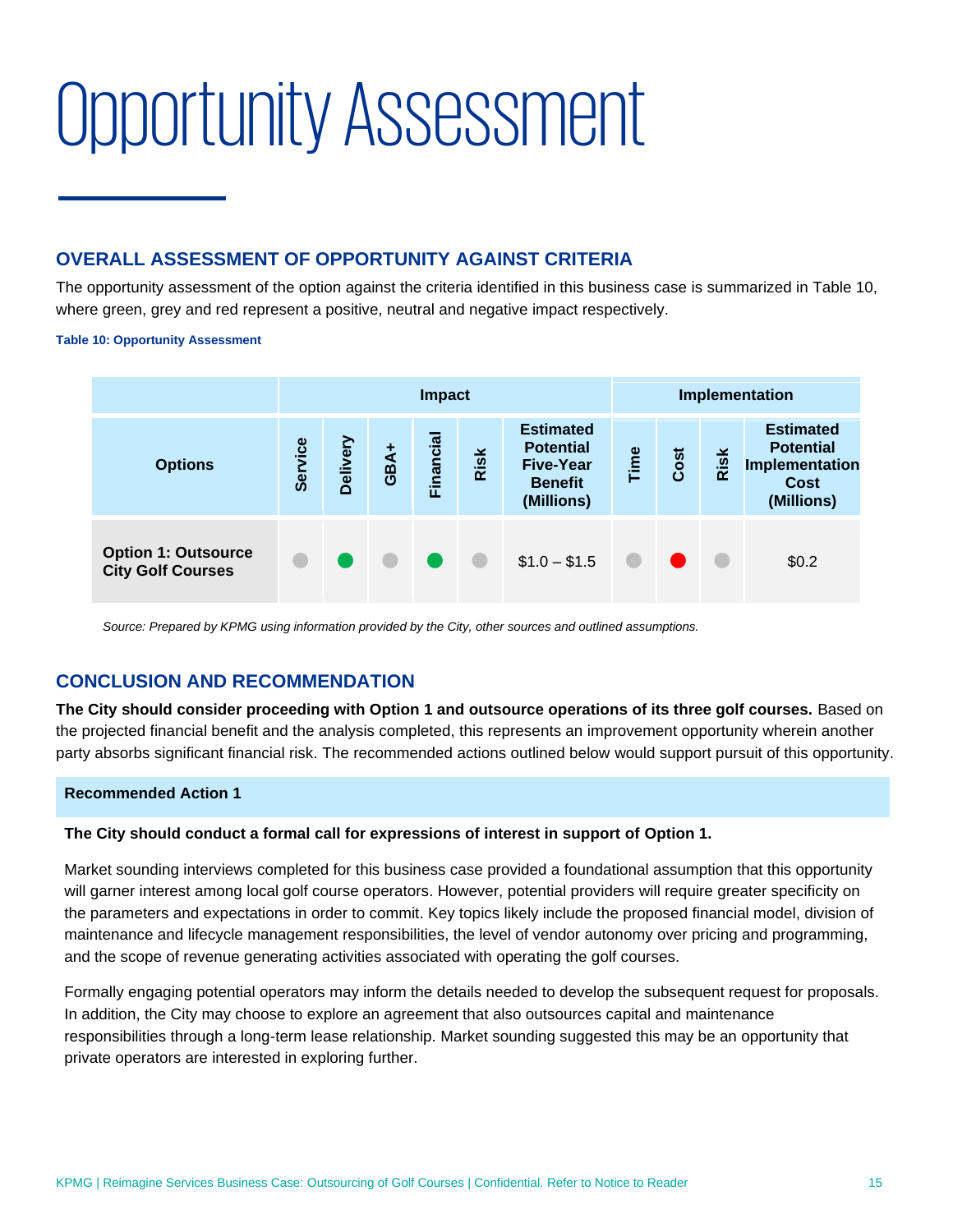### **Recommended Action 2**

### **The City should extend an open request for proposals in support of Option 1.**

An RFP would specifically describe the standards and key performance measures for a successful partnership, provide access to relevant financial information, as well as facility condition and usage data to inform potential bidders. The RFP could also solicit innovative approaches that would improve the course's profitability and / or quality golf experiences for Edmontonians.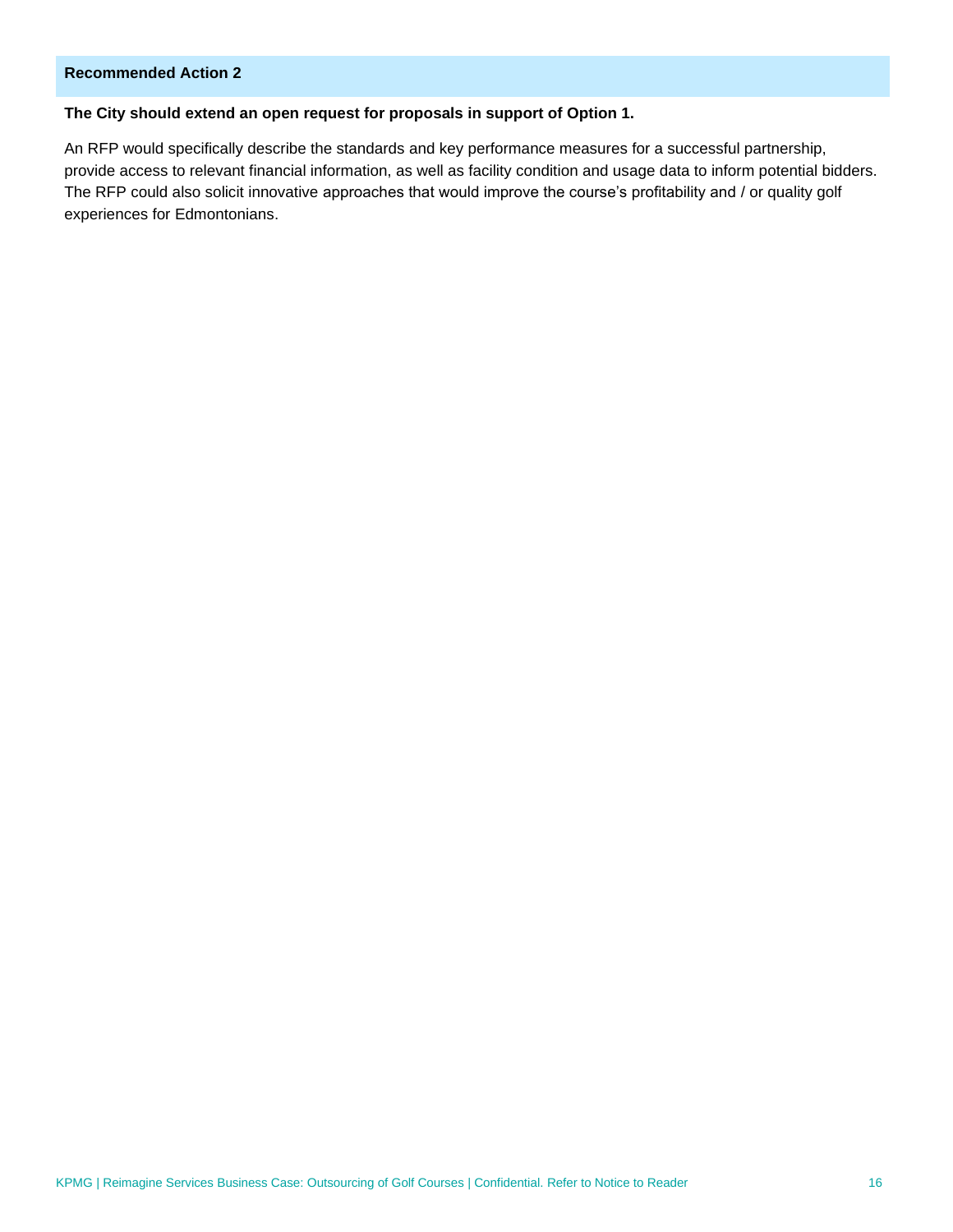# <span id="page-19-0"></span>Appendix A: GBA+ Assessment

# **EVALUATION SUMMARY**

#### **What is the overall GBA+ assessment?**

GBA+ considerations for this opportunity primarily refer to targeted programming, impacts on affordability and access, and impacts to existing City staff. Preliminary market sounding supports the assumption that programming similar to the current City-run group activities could be offered by the third-party operator in alignment with demand from users. A change in operator could impact staffing, as well as user access. The Leisure Access Program could be discontinued under a third-party operator, but this represents a very small proportion of current course users.

This opportunity requires that the course still remain a public course, meaning general access for most is maintained. However, there may be impacts to overall programming or discounts offered to specific user groups, such as women, young adults, or seniors. This may impact the City's Healthy City – Inclusivity goal; however, third parties may still provide these services if there is demand.

### **What are the main groups that could be affected (including those with no vulnerabilities), and what impacts are noted?**

Specific demographics such as women, youth and low-income participants could be impacted if their program offerings are reduced or expanded. However, market sounding indicated that operators would be willing to work with the City to identify needed areas of programming or to align with demand. Populations with limited incomes, youth and seniors may be disproportionately impacted by a change in pricing.

A 2016 survey of golfers at City facilities suggest that 82% of golfers support the City providing golf courses<sup>15</sup>. A broader survey of public opinion was not conducted.

#### **What do we know about the people who would be affected by this change?**

| -2. Very little known<br>about them or their<br>characteristics | -1. Some general<br>idea of numbers or<br>types of people<br>affected | 0. Good idea of<br>overall numbers and<br>some other aspects<br>(e.g., time / nature)<br>of needs) | +1. Good information<br>on the numbers of<br>people affected and<br>some key<br>characteristics | +2. Good information<br>on numbers,<br>demographics groups,<br>and contact lists (e.g.,<br>email / phone lists) |
|-----------------------------------------------------------------|-----------------------------------------------------------------------|----------------------------------------------------------------------------------------------------|-------------------------------------------------------------------------------------------------|-----------------------------------------------------------------------------------------------------------------|
|-----------------------------------------------------------------|-----------------------------------------------------------------------|----------------------------------------------------------------------------------------------------|-------------------------------------------------------------------------------------------------|-----------------------------------------------------------------------------------------------------------------|

### **What impact would there be from this change on the staff members of the City or other agencies who may be from these groups?**

There is a potential for staff reductions once the City ceases to operate the golf courses and driving range. The staff employed at golf courses are typically in seasonal positions. Staff roles may include populations such as young adults or students, immigrants, individuals without higher education, or older adults.

<sup>15</sup> Current State of Sport and Active Recreation survey, 2016

KPMG | Reimagine Services Business Case: Outsourcing of Golf Courses | Confidential. Refer to Notice to Reader 17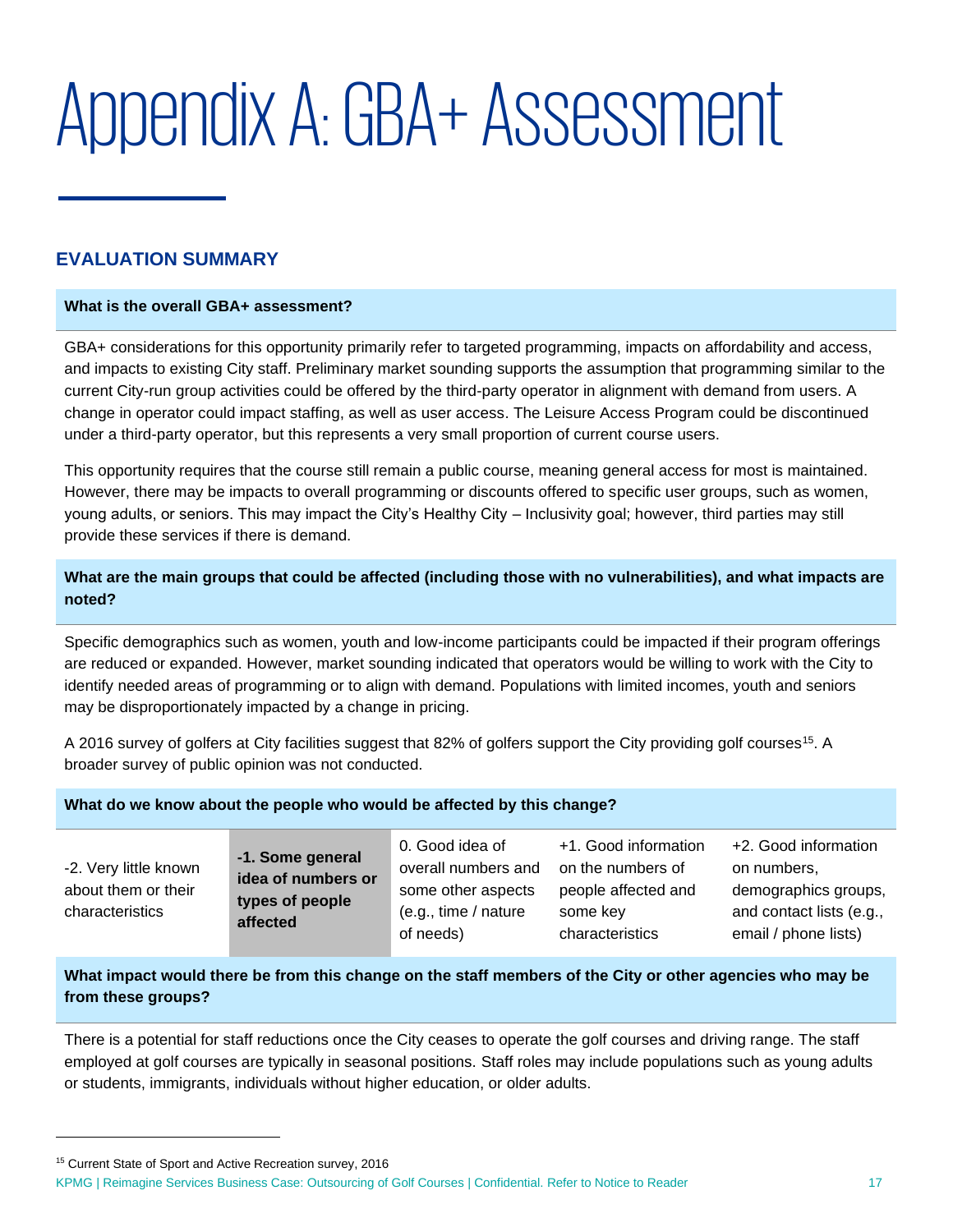There are existing vendor contracts with the City, including the pro shop and food and beverage contracts across the three courses. Ending contracts may impact those businesses and the individuals employed by them. Vendor staff composition is not known.

### **What equity measures could we use or implement to improve or positively mitigate impact for one or more of the groups identified?**

Building clauses into the contractor arrangement could ensure the City's objectives of providing public access and targeted programming are maintained by the new operator. Impacted City staff could be redeployed to other areas of municipal operations or the new operator could be encouraged to hire from existing staff to promote continuity of operations. This may depend on factors such as position availability and staff experience / expertise level. For staff who may be laid off, the City could arrange human resource services to provide career transition support.

The improved financial model of the golf courses may support improvements to accessibility through capital upgrades. For example, increased financial position (from net benefits) could be used over time to upgrade accessibility of facilities.

The City may choose to continue the Leisure Access Program and potentially mitigate the impact on those users by providing a grant to the operators. Based on 2019 data of Leisure Access Program usage (rounds of golf and buckets at the driving range) this could equate to approximately \$45,000 to \$65,000 annually.

### **How confident we are in the information we are basing our decisions on? What could we do to check or confirm our assumptions?**

In order to check or confirm assumptions, a more detailed analysis of golf operations positions and their suitability for accommodation within other departments would need to be conducted.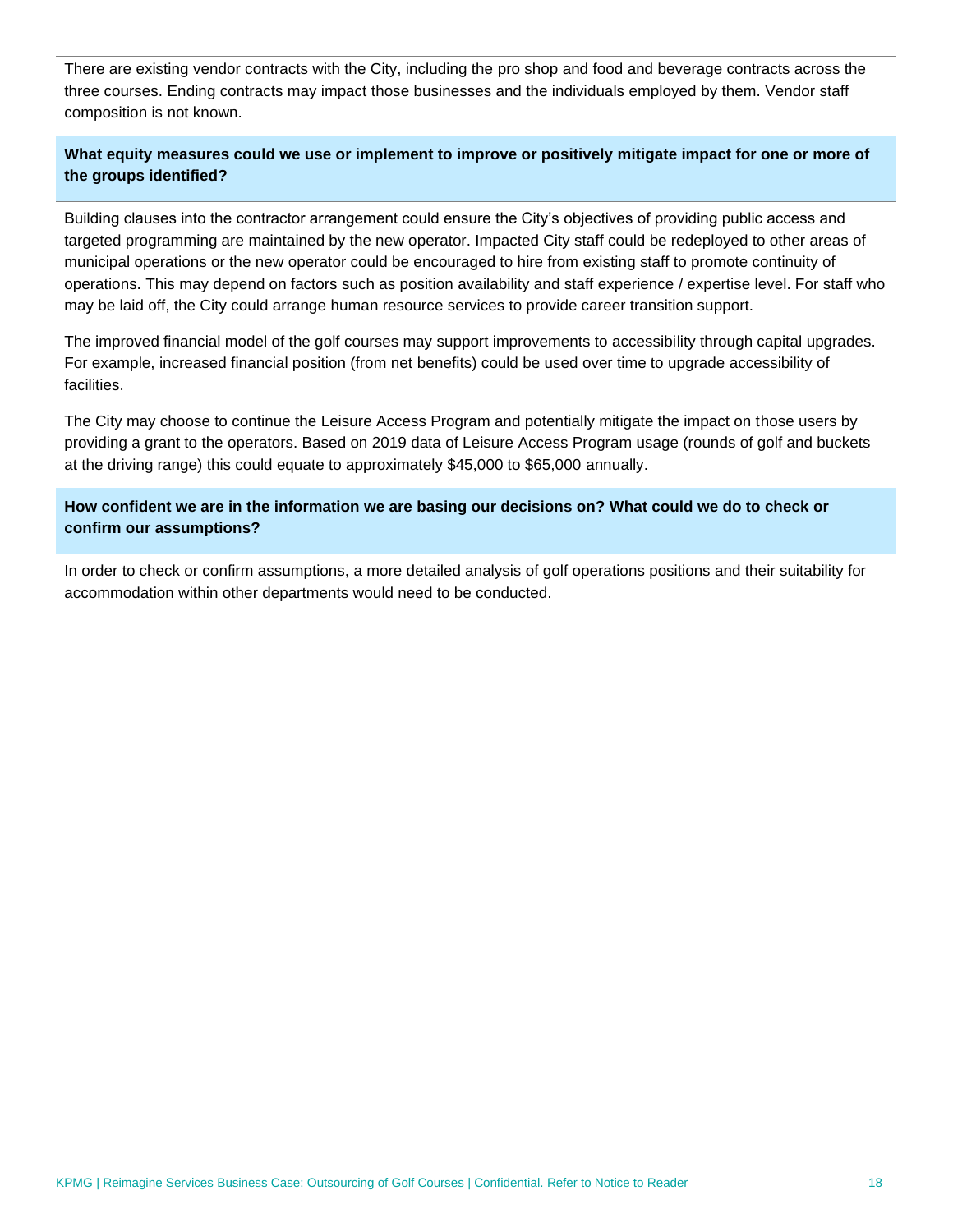# **IMPACT OF THIS CHANGE ON PEOPLE BY KEY IDENTIFIED VULNERABILITIES**

**Consider how you would expect this change to affect people with various types of characteristics that may give rise to vulnerabilities:** 

| <b>Personal Characteristics</b>                                                                | $-2$<br><b>Could create</b><br>new barriers | -1<br>Could<br>exacerbate<br>existing<br><b>barriers</b> | O<br><b>Limited effect</b><br>or impact<br>unknown | $+1$<br><b>Could reduce</b><br>existing<br><b>barriers</b> | $+2$<br><b>Substantially</b><br>improved<br>access |
|------------------------------------------------------------------------------------------------|---------------------------------------------|----------------------------------------------------------|----------------------------------------------------|------------------------------------------------------------|----------------------------------------------------|
| People who are not physically strong or<br>confident in their movements                        |                                             |                                                          | $\mathbf 0$                                        |                                                            |                                                    |
| People with vulnerable people with them                                                        |                                             |                                                          | $\mathbf 0$                                        |                                                            |                                                    |
| People who currently have very limited<br>or no income                                         |                                             | -1                                                       |                                                    |                                                            |                                                    |
| People who may experience fear or<br>distress due to threats or violence                       |                                             |                                                          | 0                                                  |                                                            |                                                    |
| People with additional language or<br>communication needs                                      |                                             |                                                          | 0                                                  |                                                            |                                                    |
| People who may find mainstream<br>activities unwelcoming or not<br>appropriate for their needs |                                             |                                                          | 0                                                  |                                                            |                                                    |
| <b>Total Score</b>                                                                             | -2 Little or no specific impact identified  |                                                          |                                                    |                                                            |                                                    |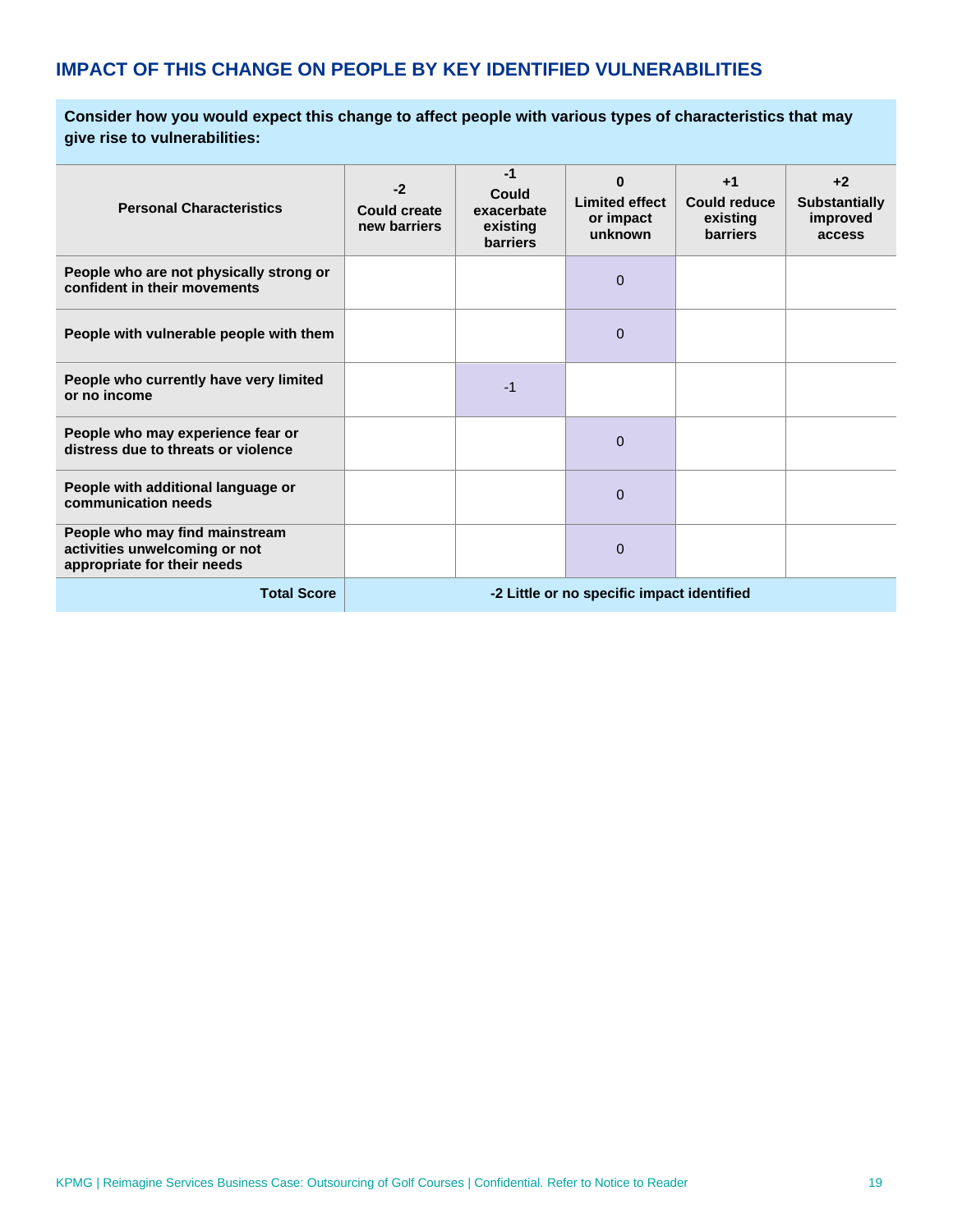# <span id="page-22-0"></span>Appendix B: Financial Projections

# **NOTICE**

The financial projections contained in this document provide future-oriented financial information. The projections are based on a set of circumstances and the City's assumptions as of April 2021. Significant assumptions are included in the document and must be read to interpret the information presented. Should events differ from the stated assumptions, actual results will differ from the financial projections and such differences may be material.

The financial information and assumptions contained herein has been prepared to assist readers in deciding whether to proceed with their own in-depth investigation and evaluation of the options presented and does not purport to contain all the information readers may require. Readers should conduct their own investigation and analysis of the options.

KPMG accepts no responsibility or liability for loss or damages to any party as a result of decisions based on the information presented. Parties using this information assume all responsibility for any decisions made based on the information.

## **FIVE-YEAR PROJECTIONS**

The five-year projections for the facilities are summarized below in [Table 11.](#page-22-1)

#### <span id="page-22-1"></span>**Table 11: Five-year Financial Projections**

| <b>Projections</b>                                          | 2022           | 2023           | 2024      | 2025      | 2026      | Total<br><b>Estimated</b><br><b>Potential</b> |  |
|-------------------------------------------------------------|----------------|----------------|-----------|-----------|-----------|-----------------------------------------------|--|
| <b>Estimated Potential Net Savings from Golf Operations</b> |                |                |           |           |           |                                               |  |
| <b>Low Case</b>                                             | $\blacksquare$ | \$262,000      | \$311,000 | \$319,000 | \$329,000 | \$1,220,000                                   |  |
| <b>High Case</b>                                            | ۰.             | \$388,000      | \$440,000 | \$450,000 | \$463,000 | \$1,740,000                                   |  |
| <b>Estimated Potential Implementation / Ongoing Costs</b>   |                |                |           |           |           |                                               |  |
| <b>FTE Severance</b>                                        | \$139,000      | ۰              | -         | ۰         | ۰         | \$139,000                                     |  |
| <b>Procurement Costs</b>                                    | \$100,000      |                |           |           | ۰         | \$100,000                                     |  |
| <b>Total</b>                                                | \$239,000      | $\blacksquare$ | ۰         | ۰         | -         | \$239,000                                     |  |
| <b>Estimated Potential Net Financial Benefit</b>            |                |                |           |           |           |                                               |  |
| <b>Net - Low</b>                                            | \$(239,000)    | \$262,000      | \$311,000 | \$319,000 | \$329,000 | \$982,000                                     |  |
| Net - High                                                  | \$(239,000)    | \$388,000      | \$440,000 | \$450,000 | \$463,000 | \$1,502,000                                   |  |

*Source: Based on information provided by the City and assumptions outlined. Note: Figures rounded to the nearest thousand.*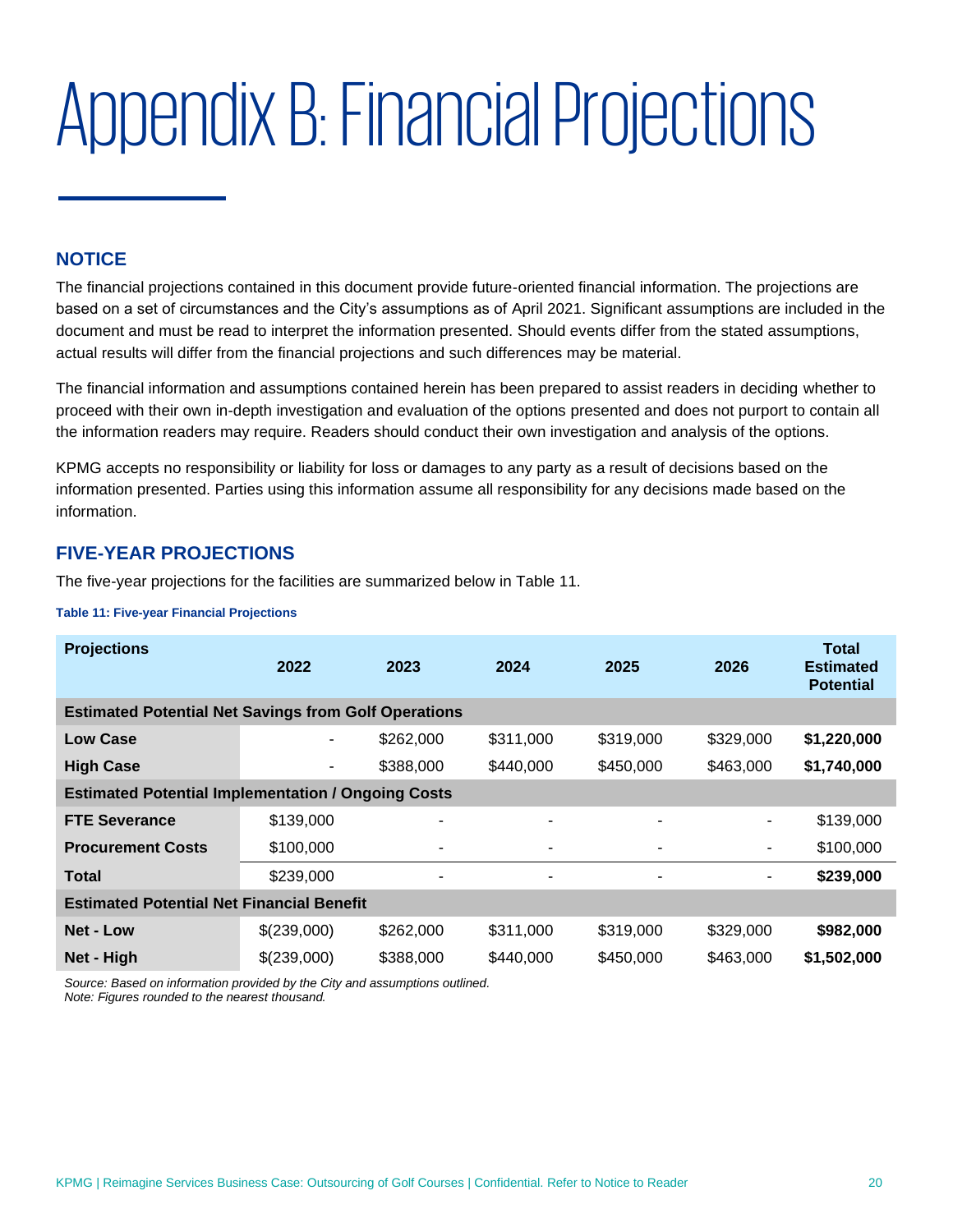# **HIGH AND LOW SCENARIOS**

The different rent scenarios, illustrated below in [Table 12](#page-23-0) and [Table 13,](#page-23-1) estimate the City's cashflow over the next five years.

#### <span id="page-23-0"></span>**Table 12: Financial Projections – Potential Low Scenario (\$000s)**

| <b>Low Scenario</b><br><b>In 000s</b>                          | 2022 | 2023      | 2024      | 2025      | 2026      |
|----------------------------------------------------------------|------|-----------|-----------|-----------|-----------|
| Rent                                                           |      | \$375     | \$382     | \$390     | \$400     |
| <b>Less Food and Beverage Revenue</b>                          |      | \$(50)    | \$(50)    | \$(50)    | \$(50)    |
| <b>Less Ongoing Contract</b><br><b>Management</b>              |      | \$(21)    | \$(21)    | \$(21)    | \$(21)    |
| <b>Less Maintenance / Capital</b>                              |      | \$(1,547) | \$(1,573) | \$(1,603) | \$(1,637) |
| <b>Net Cashflow</b>                                            |      | \$(1,243) | \$(1,262) | \$(1,284) | \$(1,308) |
| <b>Current City Cashflow</b>                                   |      | \$(1,505) | \$(1,573) | \$(1,603) | \$(1,637) |
| <b>Estimated Potential Net Savings</b><br>from Golf Operations |      | \$262     | \$311     | \$319     | \$329     |

*Source: Based on information provided by the City and assumptions outlined.* 

*Note: Figures rounded to the nearest thousand.* 

#### <span id="page-23-1"></span>**Table 13: Financial Projections – Potential High Scenario (\$000s)**

| <b>High Scenario</b><br>In $000s$                                     | 2022           | 2023      | 2024      | 2025      | 2026      |
|-----------------------------------------------------------------------|----------------|-----------|-----------|-----------|-----------|
| Rent                                                                  |                | \$501     | \$511     | \$521     | \$534     |
| <b>Less Food and Beverage Revenue</b>                                 |                | \$(50)    | \$(50)    | \$(50)    | \$(50)    |
| <b>Less Ongoing Contract Management</b>                               |                | \$(21)    | \$(21)    | \$(21)    | \$(21)    |
| <b>Less Maintenance / Capital</b>                                     | -              | \$(1,547) | \$(1,573) | \$(1,603) | \$(1,637) |
| <b>Net Cashflow</b>                                                   |                | \$(1,117) | \$(1,134) | \$(1,153) | \$(1,174) |
| <b>Current City Cashflow</b>                                          |                | \$(1,505) | \$(1,573) | \$(1,603) | \$(1,637) |
| <b>Estimated Potential Net Savings from</b><br><b>Golf Operations</b> | $\blacksquare$ | \$388     | \$440     | \$450     | \$463     |

*Source: Based on information provided by the City and assumptions outlined.* 

*Note: Figures rounded to the nearest thousand.*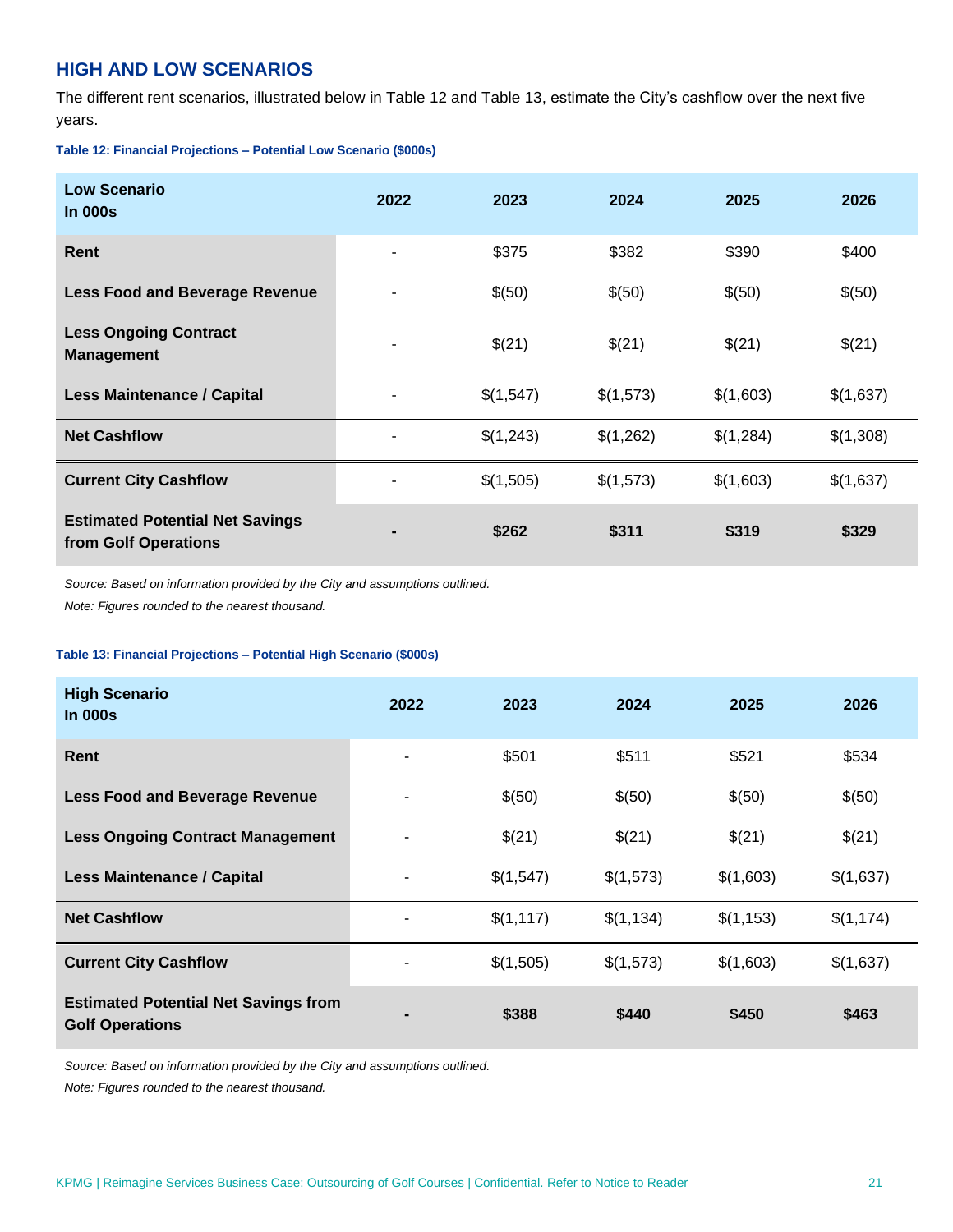# **SIGNIFICANT ASSUMPTIONS**

- 1. The Victoria Cricket Pitch would continue to operate in the same partnership it currently operates under. There would be no changes or impacts to this partnership.
- 2. Winter operations and programming have not been included in this analysis, and requirements for the City to access and use for winter purposes could be incorporated into the lease agreements. Any winter programming or operations would either continue to be delivered by the City or may be an additional fee-for-service agreement entered into with an operator.
- 3. The contract length assumed in this case is five years, based on the projected financial viability for the third-party entities. The City may discuss other contract lengths with interested entities.
- 4. The contract would entail a monthly lease payment to the City, which the City may use to offset capital and maintenance costs. Capital and maintenance costs are assumed to be approximately \$500,000 per course, per year. This is based on historical averages (across three courses), as well as future calculations of anticipated capital and maintenance costs of \$11.0 to \$12.5 million over the next two capital budget cycles.
- 5. The three golf courses (including Victoria Driving Range) would be bundled as part of a single operating contract to offset the low-cost recovery of Rundle. Rundle appears to require significant differences in partner cost models, or ability to significantly increase attendance rates, for this course to be financially viable to a partner.
- 6. The operator would provide all aspects of operations, including provision of fleet, fleet maintenance, IT systems, HR and personnel management, etc.
- 7. The City would pay severance to permanent and temporary City employees who are currently employed by golf courses (18.1 FTE). Severance has been calculated at 8 weeks for permanent employees and 2 weeks for temporary employees. Average salary used for permanent employees was \$93,000 and \$62,000 for temporary employees.
- 8. It is assumed that a City employee would be required to manage the lease on an ongoing basis. This is assumed to be 1/3 of the time spent by a contract management representative, at a salary (including benefits) of \$70,000.
- 9. It is assumed partners may be able to realize efficiency gains of 2.5% of personnel and goods and services costs, in their first year of operation.
- 10. The food and beverage growth assumption is supported by a 40% margin as indicated by Statistics Canada, for fullservice restaurants and limited-service eating places.<sup>16</sup>
- 11. Implementation costs for this opportunity include:
	- One-time procurement costs of \$100,000.
- 12. Food and beverage services has been included in this calculation and would offset the required growth of attendance to increase overall revenue potential. This means operators would either operate their own food and beverage or manage the contracts (with potential for existing operators to remain) with a revenue sharing agreement. Termination of these contracts would be at no cost given 90-days' notice.
- 13. The food and beverage growth assumption is supported by a 40% margin as indicated by Statistics Canada, for fullservice restaurants and limited-service eating places.<sup>17</sup>
- 14. It is assumed that a partner would require a 5% profit by Year 2 of operating. The 5% is derived from Statistics Canada as the average anticipated profit required by a small- to medium-sized golf entity.<sup>18</sup>

 $16$  Statistics Canada. Financial Performance – Full-Service Restaurants and Limited-Service Eating Places.

<sup>17</sup> Statistics Canada. Financial Performance - Full-Service Restaurants and Limited-Service Eating Places.

<sup>&</sup>lt;sup>18</sup> Statistics Canada, Financial Performance - Golf Courses & Country Clubs

KPMG | Reimagine Services Business Case: Outsourcing of Golf Courses | Confidential. Refer to Notice to Reader 22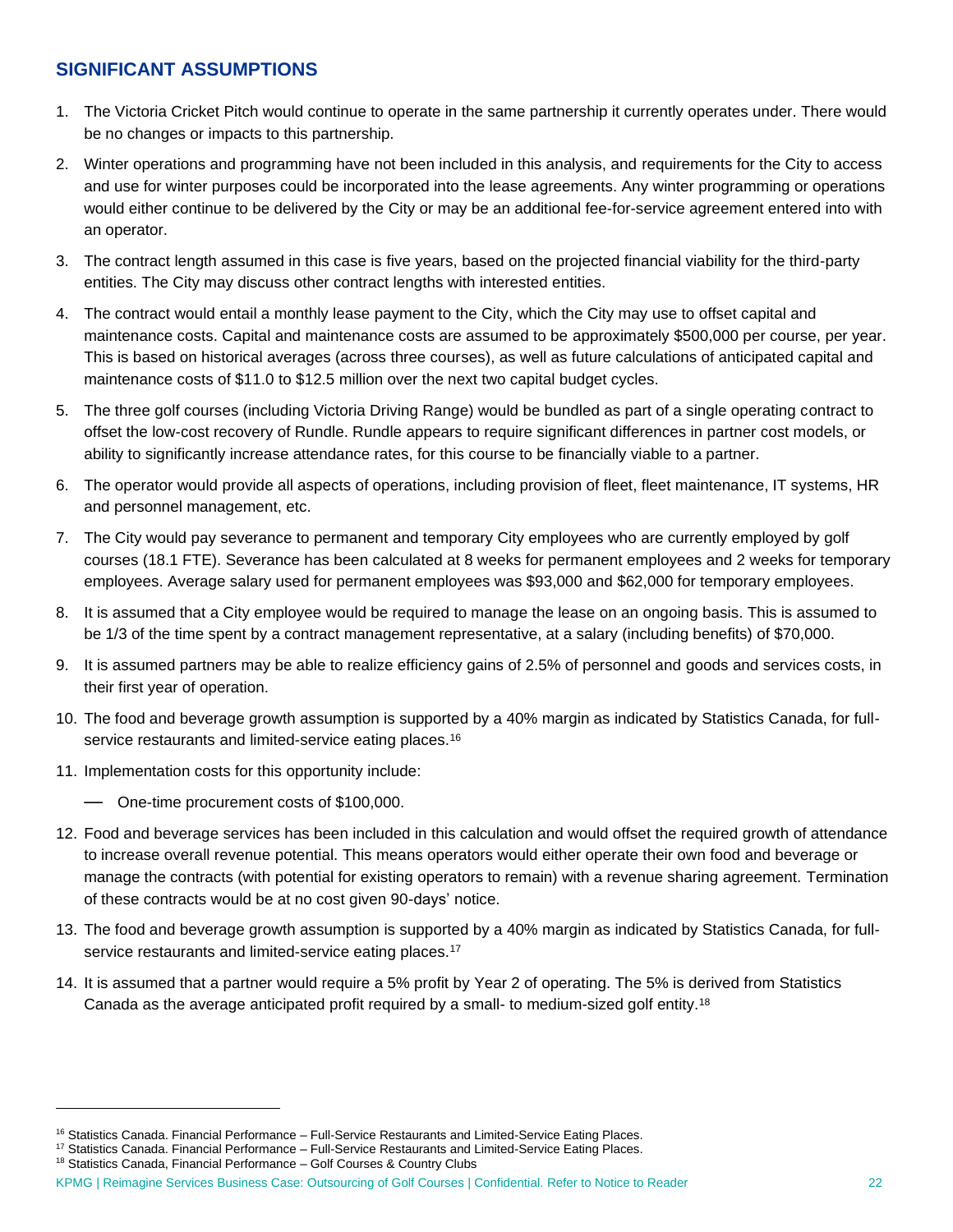- 15. Other assumptions were derived from the Statistics Canada data as well, including interest (2.2% of revenue), and amortization (3.3%, approximately half of the benchmark rate of 6% to account for there being no depreciation of facilities).<sup>19</sup> Income taxes were assumed to be 36%. <sup>20</sup>
- 16. The various components of required revenue growth are summarized below for high (\$501,000 rent) and low scenarios (\$375,000 rent). This assumes implementation starting in 2023.

| <b>High Case</b>                                | 2022 | 2023    | 2024  | 2025  | 2026  |
|-------------------------------------------------|------|---------|-------|-------|-------|
| <b>Food and</b><br>beverage share<br>of revenue | N/A  | $9.0\%$ | 17.0% | 17.0% | 17.0% |
| <b>Population</b><br>growth                     | N/A  | 1.5%    | 1.5%  | 1.7%  | 2.0%  |
| <b>Growth from</b><br>attraction                | N/A  | 2.5%    | 2.5%  | 0.0%  | 0.0%  |
| <b>Admission price</b><br>increase              | N/A  | 7.0%    | 7.0%  | 2.0%  | 3.0%  |

**Table 14: Revenue Assumptions – High Case**

*Source: Based on information provided by the City and assumptions outlined.* 

#### **Table 15: Revenue Assumptions – High Case**

| <b>Low Case</b>                                 | 2022 | 2023    | 2024  | 2025    | 2026  |
|-------------------------------------------------|------|---------|-------|---------|-------|
| <b>Food and</b><br>beverage share<br>of revenue | N/A  | $9.0\%$ | 17.0% | 17.0%   | 17.0% |
| <b>Population</b><br>growth                     | N/A  | 1.5%    | 1.5%  | 1.7%    | 2.0%  |
| <b>Growth from</b><br>attraction                | N/A  | 0.7%    | 0.7%  | $0.0\%$ | 0.0%  |
| <b>Admission price</b><br>increase              | N/A  | 7.0%    | 7.0%  | 2.0%    | 3.0%  |

*Source: Based on information provided by the City and assumptions outlined.*

<sup>19</sup> Statistics Canada, Financial Performance – Golf Courses & Country Clubs

<sup>&</sup>lt;sup>20</sup> Canada 2022 Corporate tax rates net of abatement, plus Alberta Corporate Tax Rate (KPMG)

KPMG | Reimagine Services Business Case: Outsourcing of Golf Courses | Confidential. Refer to Notice to Reader 23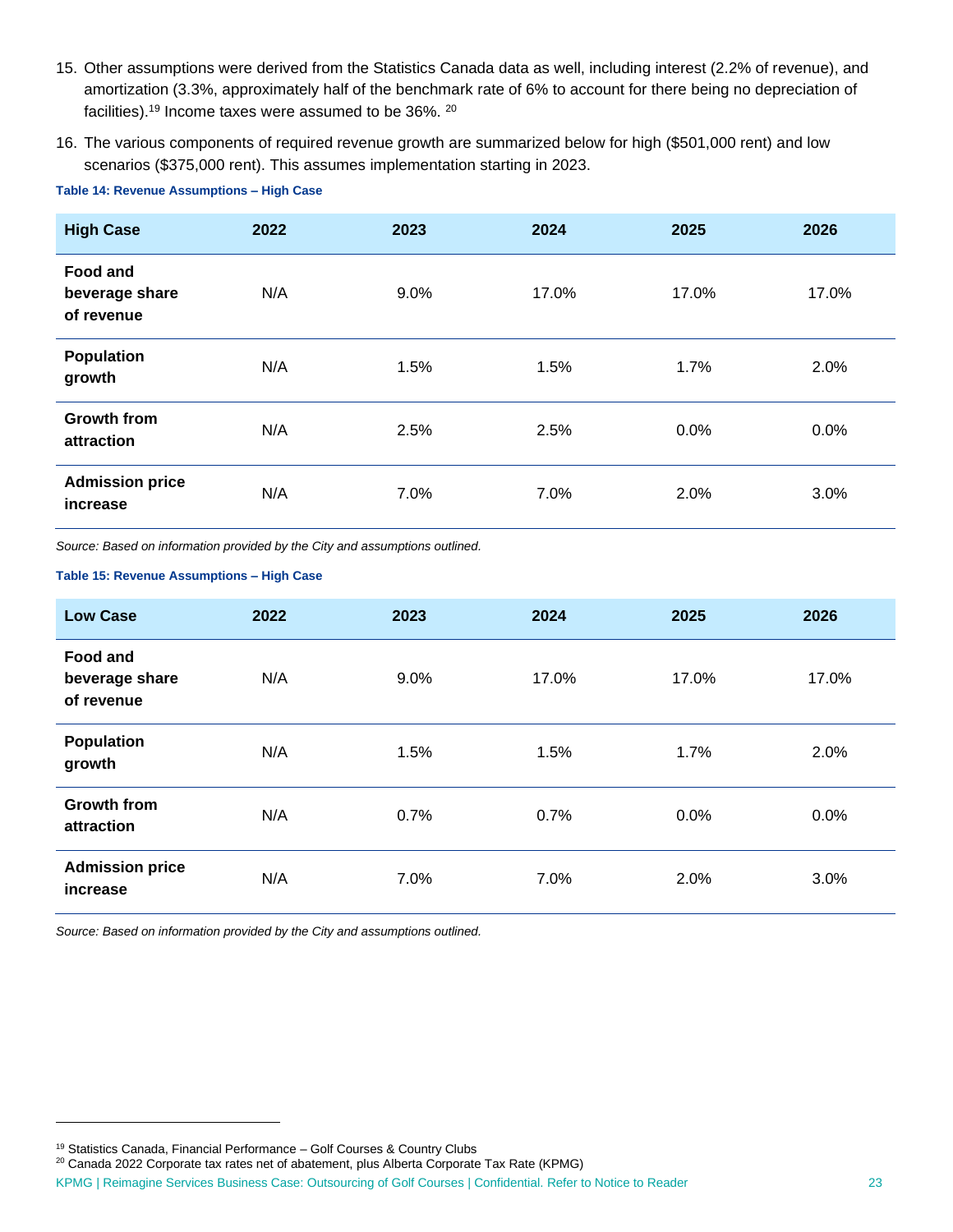17. Staffing implications are presented in detail in the following tables. **Demographic information is based on average FTE calculations. This information reflects current incumbents of the role; the demographics of the actual people affected may differ in accordance with seniority clauses in the collective agreements.**

**Table 16: Estimated Impact to City of Edmonton Employees**

|                                                                                        | <b>Estimated</b><br><b>Potential</b><br><b>Changes in</b><br><b>Regular</b><br><b>Employees</b><br>(FTEs) | <b>Estimated</b><br><b>Potential</b><br><b>Changes in</b><br><b>Temporary</b><br><b>Employees</b><br>(FTEs) | <b>Estimated</b><br><b>Potential</b><br><b>Reductions in</b><br><b>Employees</b><br>(FTEs) |
|----------------------------------------------------------------------------------------|-----------------------------------------------------------------------------------------------------------|-------------------------------------------------------------------------------------------------------------|--------------------------------------------------------------------------------------------|
| <b>Estimated Reductions in Existing Employees</b>                                      | 6.0                                                                                                       | 6.7                                                                                                         | 12.7                                                                                       |
| <b>Estimated Reductions by Age</b>                                                     |                                                                                                           |                                                                                                             |                                                                                            |
| Under 20                                                                               | 0.0                                                                                                       | 0.0                                                                                                         | 0.0                                                                                        |
| $20 - 29$                                                                              | 0.0                                                                                                       | 2.2                                                                                                         | 2.2                                                                                        |
| $30 - 39$                                                                              | 1.0                                                                                                       | 1.0                                                                                                         | 2.0                                                                                        |
| $40 - 49$                                                                              | 2.0                                                                                                       | 1.0                                                                                                         | 3.0                                                                                        |
| $50 - 59$                                                                              | 2.0                                                                                                       | 1.9                                                                                                         | 3.9                                                                                        |
| 60 and over                                                                            | 1.0                                                                                                       | 0.7                                                                                                         | 1.7                                                                                        |
| <b>Estimated Reductions by Sex</b>                                                     |                                                                                                           |                                                                                                             |                                                                                            |
| Female                                                                                 | 1.0                                                                                                       | 0.2                                                                                                         | 1.2                                                                                        |
| Male                                                                                   | 5.0                                                                                                       | 6.5                                                                                                         | 11.5                                                                                       |
| <b>Estimated Reductions by Tenure</b>                                                  |                                                                                                           |                                                                                                             |                                                                                            |
| Under 5 years                                                                          | 0.0                                                                                                       | 6.5                                                                                                         | 6.5                                                                                        |
| $5 - 10$ years                                                                         | 3.0                                                                                                       | 0.0                                                                                                         | 3.0                                                                                        |
| Over 10 years                                                                          | 3.0                                                                                                       | 0.2                                                                                                         | 3.2                                                                                        |
| <b>Estimated Impact on Existing Employees</b>                                          | (6.0)                                                                                                     | (6.7)                                                                                                       | (12.7)                                                                                     |
| <b>Estimated Additions</b>                                                             | 0.3                                                                                                       | 0.0                                                                                                         | 0.3                                                                                        |
| <b>Estimated Reductions in Vacant Positions</b><br>(identified for seasonal positions) | (2.0)                                                                                                     | (3.4)                                                                                                       | (5.4)                                                                                      |
| <b>Estimated Potential Net Impact</b>                                                  | (7.7)                                                                                                     | (10.1)                                                                                                      | (17.8)                                                                                     |

*Source: Based on analysis of information and assumptions provided by the City. Note: Analysis is based on data at a point in time.*

It is estimated that up to 18 FTEs could be affected by the FTE reductions noted above. These FTEs are comprised of 6 permanent full time employees and 20 employees who are either temporary or provisional with the remaining positions being vacant which are held for seasonal employees.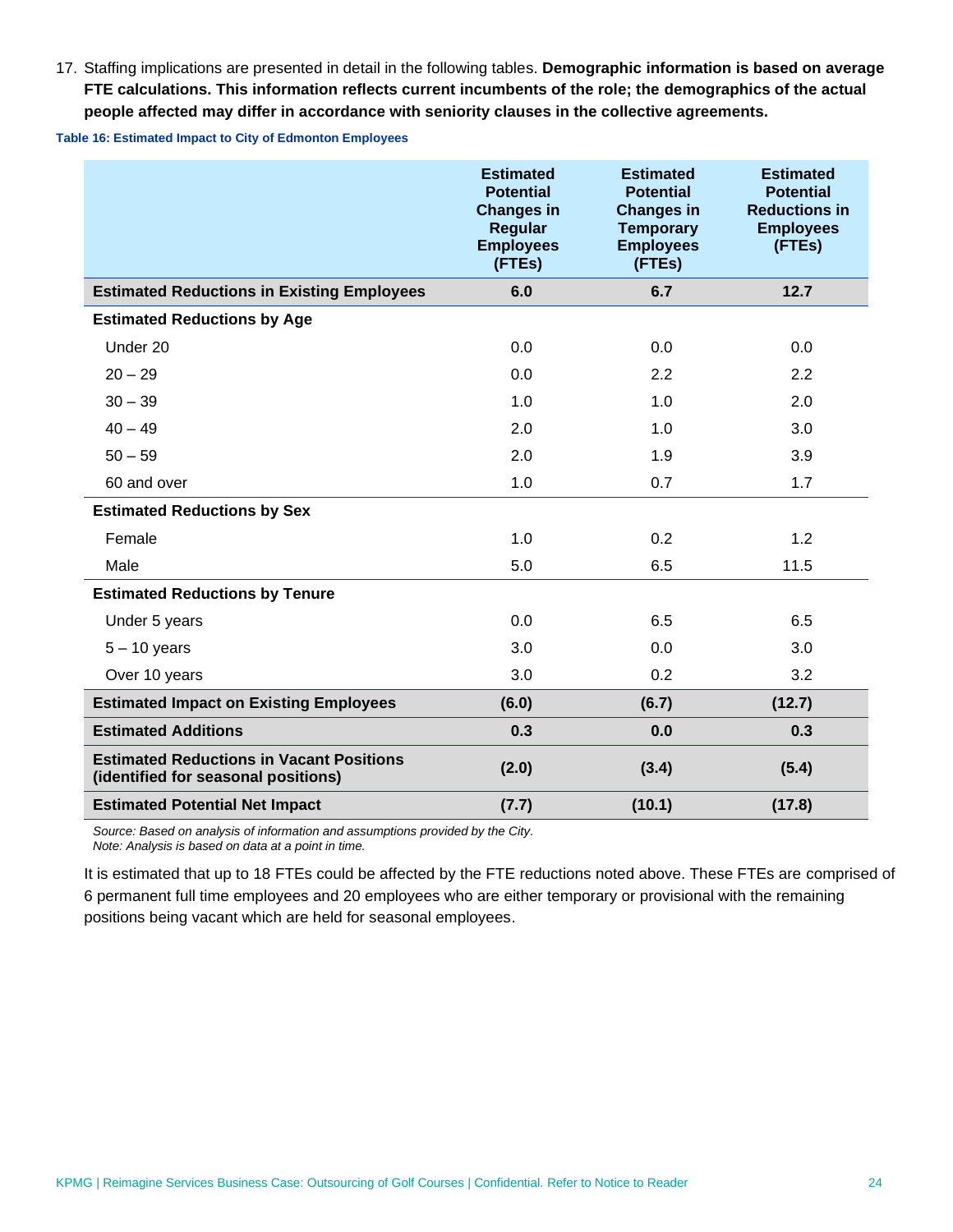#### *Table 17: Estimated Impacts to City of Edmonton Employees by Union Classification*

|                                                   | <b>Estimated</b><br><b>Potential</b><br><b>Changes in</b><br>Regular<br><b>Employees</b><br>(FTEs) | <b>Estimated</b><br><b>Potential</b><br><b>Changes in</b><br><b>Temporary</b><br><b>Employees</b><br>(FTEs) | <b>Estimated</b><br><b>Potential</b><br><b>Reductions in</b><br><b>Employees</b><br>(FTEs) |
|---------------------------------------------------|----------------------------------------------------------------------------------------------------|-------------------------------------------------------------------------------------------------------------|--------------------------------------------------------------------------------------------|
| <b>Estimated Reductions in Existing Employees</b> | 6.0                                                                                                | 6.7                                                                                                         | 12.7                                                                                       |
| <b>CUPE Local 30</b>                              | 6.0                                                                                                | 6.7                                                                                                         | 12.7                                                                                       |

*Note: Analysis is based on data at a point in time. Totals may be affected by rounding. Source: Analysis of information and assumptions provided by the City.*

#### 18. Inflation is adjusted for each year at the following rates:

#### **Table 18: Inflation Rate Estimates**

|                    | 2022 | 2023   | 2024 | 2025 | 2026 |
|--------------------|------|--------|------|------|------|
| Inflation Rate (%) | .7%، | $.9\%$ | 2.1% | 2.5% | 2.5% |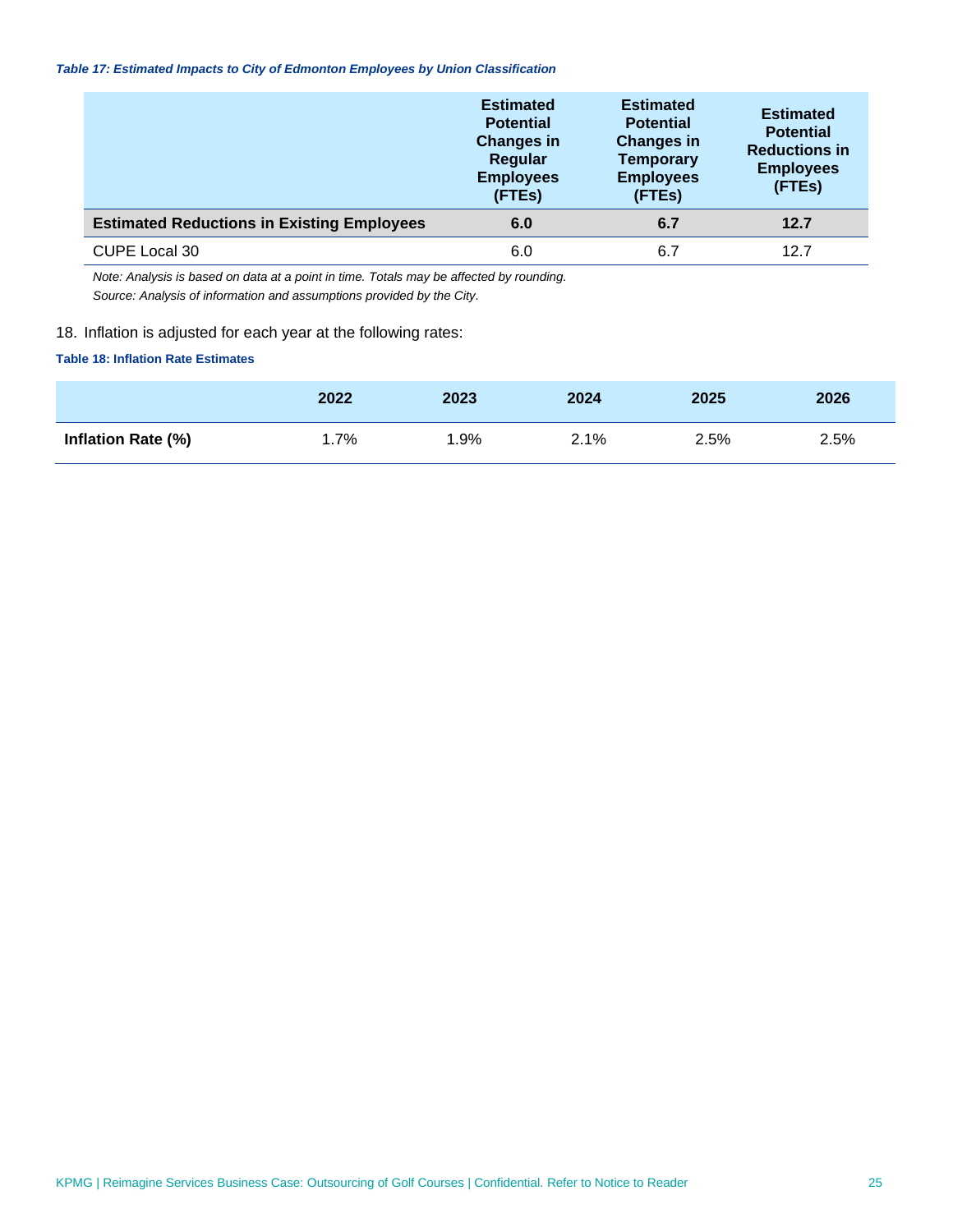# <span id="page-28-0"></span>Appendix C: Risk Analysis

# **RISK ASSESSMENT**

Engaging a third party to operate City golf courses comes with a medium degree of strategic, reputational, operational and financial risk.

The following matrix summarizes the key risks of this opportunity, measuring probably against impact.

#### **Figure 3: Risk Matrix**



# **RISK ASSESSMENT AND MITIGATIONS**

The risks and mitigation strategies identified for this opportunity are summarized in **[Table 19](#page-28-1)**.

#### <span id="page-28-1"></span>**Table 19: Risk Register**

| <b>Risk</b>                                  | <b>Relevant</b><br><b>Categories</b> | <b>Highest Rating</b>    | <b>Mitigation</b>                             | <b>Residual Risk</b> |
|----------------------------------------------|--------------------------------------|--------------------------|-----------------------------------------------|----------------------|
| <b>R1. Reduced Viability</b>                 | Financial                            | <b>Financial</b>         | This risk could be                            | <b>Operations</b>    |
| There is a risk that a                       | Operations                           | Impact: High             | addressed through third-<br>party engagement, | Impact: High         |
| third party may<br>determine the             |                                      | Probability: Medium      | including early<br>discussions of financial   | Probability: Medium  |
| opportunity is not<br>financially viable and | Overall: High                        | sustainability given the | Overall: High                                 |                      |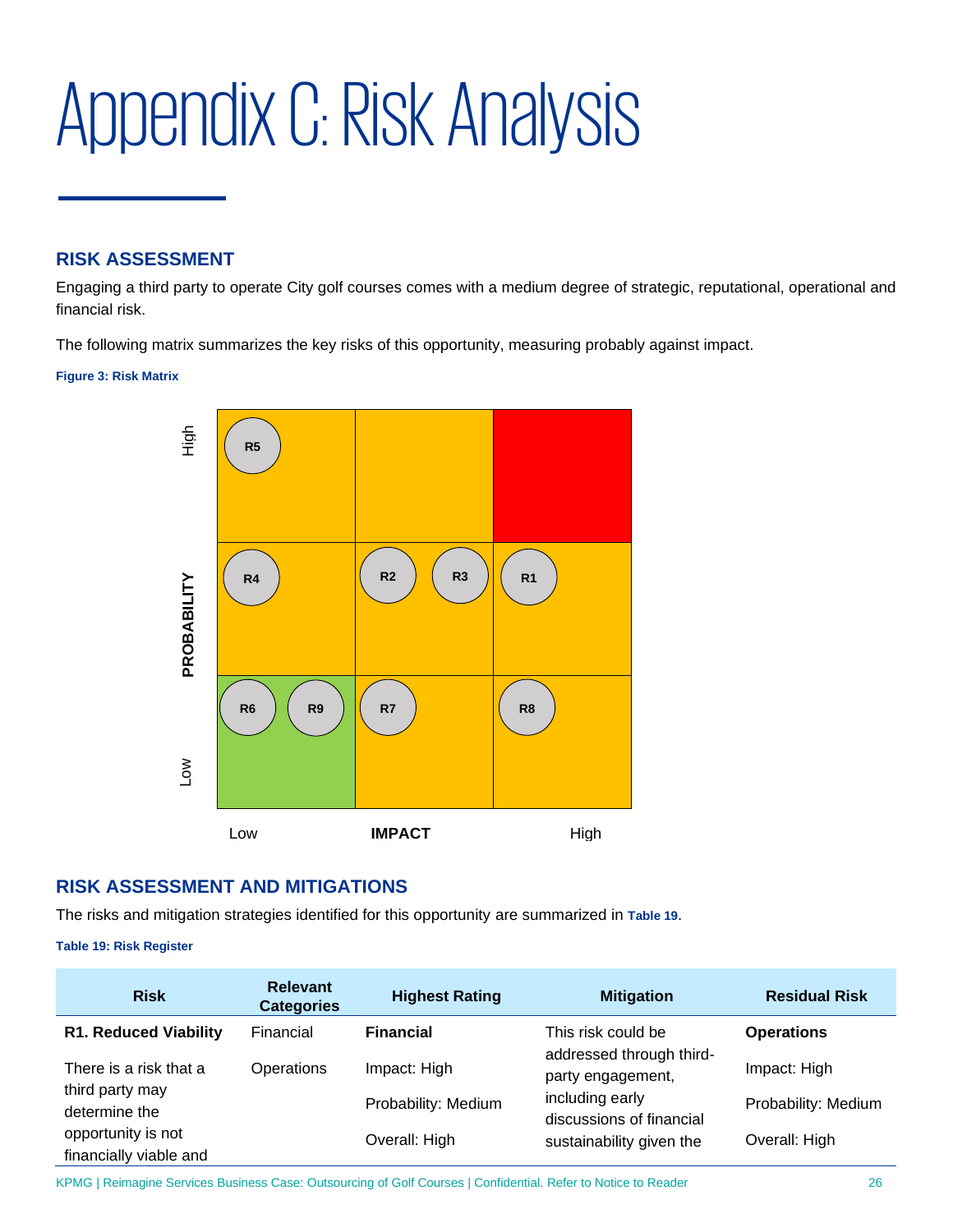| <b>Risk</b>               | <b>Relevant</b><br><b>Categories</b> | <b>Highest Rating</b> | <b>Mitigation</b>           | <b>Residual Risk</b> |
|---------------------------|--------------------------------------|-----------------------|-----------------------------|----------------------|
| are unable to pursue the  |                                      |                       | current financials. A third |                      |
| opportunity or are        |                                      |                       | party may want to           |                      |
| unable to realize         |                                      |                       | renegotiate the lease in    |                      |
| anticipated financial     |                                      |                       | the event that financial    |                      |
| benefits due to declining |                                      |                       | efficiencies are not        |                      |
| demand or other           |                                      |                       | realized as anticipated.    |                      |
| economic challenges.      |                                      |                       |                             |                      |
| This may result in        |                                      |                       |                             |                      |
| insolvency and require    |                                      |                       |                             |                      |
| the City to support       |                                      |                       |                             |                      |
| operational costs.        |                                      |                       |                             |                      |

| <b>R2. Maintenance</b>                                                                                                                                                                            | Operations | <b>Operations</b>                                        | This risk could be                                                                                                                                                                                                      | <b>Operations</b>                               |
|---------------------------------------------------------------------------------------------------------------------------------------------------------------------------------------------------|------------|----------------------------------------------------------|-------------------------------------------------------------------------------------------------------------------------------------------------------------------------------------------------------------------------|-------------------------------------------------|
| There is a risk of<br>possible confusion or<br>duplication around<br>maintenance<br>responsibilities -<br>distinguishing between<br>custodial maintenance<br>and general upkeep<br>versus capital |            | Impact: Medium<br>Probability: Medium<br>Overall: Medium | mitigated by outlining<br>clear roles and<br>responsibilities for both<br>entities as well as<br>appropriate standards and<br>expectations to be<br>monitored as part of the<br>ongoing contract<br>management process. | Impact: Low<br>Probability: Low<br>Overall: Low |
| maintenance and<br>improvements to assets<br>such as the clubhouse<br>or irrigation system.                                                                                                       |            |                                                          |                                                                                                                                                                                                                         |                                                 |

| <b>R3. Labour Relations</b>                                                                                                                                              | Reputation | <b>Reputation</b>   | This risk could be<br>mitigated through<br>engagement and<br>proactive communication<br>with labour relations<br>groups. Utilize strategies<br>to demonstrate the City's<br>efforts to redeploy<br>impacted human<br>resources to other<br>municipal operations. | <b>Reputation</b>   |
|--------------------------------------------------------------------------------------------------------------------------------------------------------------------------|------------|---------------------|------------------------------------------------------------------------------------------------------------------------------------------------------------------------------------------------------------------------------------------------------------------|---------------------|
| There is a risk that the<br>City's reputation could<br>be negatively impacted<br>by the shift to non-<br>unionized positions as<br>part of the outsourced<br>operations. |            | Impact: Medium      |                                                                                                                                                                                                                                                                  | Impact: Medium      |
|                                                                                                                                                                          |            | Probability: Medium |                                                                                                                                                                                                                                                                  | Probability: Medium |
|                                                                                                                                                                          |            | Overall: Medium     |                                                                                                                                                                                                                                                                  | Overall: Medium     |
| R4. Public Acceptance<br>of Outsourcing<br>There is a risk that the<br>public perceives the<br>outsourcing of golf<br>courses as a shift from<br>public to private may   | Reputation | <b>Reputation</b>   | This risk could be                                                                                                                                                                                                                                               | <b>Reputation</b>   |
|                                                                                                                                                                          |            | Impact: Low         | addressed through<br>effective communication                                                                                                                                                                                                                     | Impact: Low         |
|                                                                                                                                                                          |            | Probability: Medium | to explain the proposed<br>arrangement and                                                                                                                                                                                                                       | Probability: Low    |
|                                                                                                                                                                          |            | Overall: Medium     | assurances that the City<br>will retain ownership and<br>continue to promote                                                                                                                                                                                     | Overall: Low        |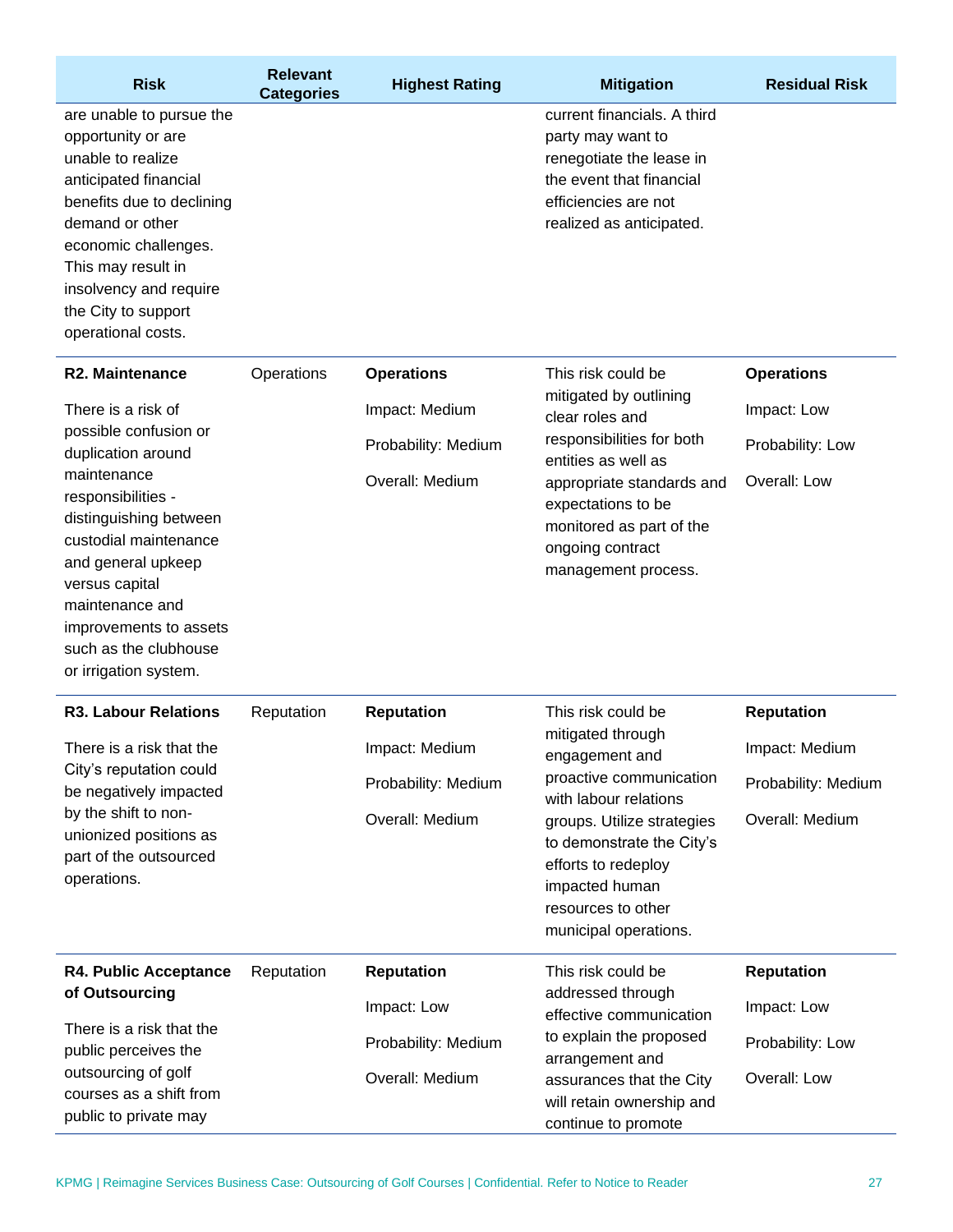| <b>Risk</b>                                                                                                                                                                                                                                        | <b>Relevant</b><br><b>Categories</b> | <b>Highest Rating</b> | <b>Mitigation</b>                                                                                                                                                                                                                                                                                                                        | <b>Residual Risk</b> |
|----------------------------------------------------------------------------------------------------------------------------------------------------------------------------------------------------------------------------------------------------|--------------------------------------|-----------------------|------------------------------------------------------------------------------------------------------------------------------------------------------------------------------------------------------------------------------------------------------------------------------------------------------------------------------------------|----------------------|
| result in concerns about<br>access.                                                                                                                                                                                                                |                                      |                       | access in working with the<br>operator.                                                                                                                                                                                                                                                                                                  |                      |
| <b>R5. Capital Investment</b><br><b>Required</b><br>There is a risk that<br>additional<br>implementation costs<br>could include significant<br>capital investments in<br>order to improve the<br>attractiveness or viability<br>for third parties. | Financial                            | <b>Financial</b>      | This risk could be<br>mitigated through<br>disclosure of the condition<br>and ongoing issues with<br>the physical infrastructure<br>during the bid process,<br>and this would need to be<br>discussed in contract<br>negotiation and transition<br>planning.                                                                             | <b>Financial</b>     |
|                                                                                                                                                                                                                                                    |                                      | Impact: Low           |                                                                                                                                                                                                                                                                                                                                          | Impact: Low          |
|                                                                                                                                                                                                                                                    |                                      | Probability: High     |                                                                                                                                                                                                                                                                                                                                          | Probability: Low     |
|                                                                                                                                                                                                                                                    |                                      | Overall: High         |                                                                                                                                                                                                                                                                                                                                          | Overall: Low         |
| <b>R6. Effect on Industry</b>                                                                                                                                                                                                                      | Strategy                             | <b>Strategy</b>       | The golf course will<br>remain public and will<br>ensure that access is still<br>available and market<br>forces promote<br>competitive rates. As golf<br>does not meet PBB<br>criteria related to mandate<br>and reliance on City<br>provision, the<br>responsibility of the City to<br>provide an affordable<br>service is tempered. 21 | <b>Strategy</b>      |
| <b>Pricing</b>                                                                                                                                                                                                                                     |                                      | Impact: Low           |                                                                                                                                                                                                                                                                                                                                          | Impact: Low          |
| An increase in fees at<br>the City courses may                                                                                                                                                                                                     |                                      | Probability: Low      |                                                                                                                                                                                                                                                                                                                                          | Probability: Low     |
| create a ripple effect<br>increase in fees at other<br>public courses in the<br>region.                                                                                                                                                            |                                      | Overall: Low          |                                                                                                                                                                                                                                                                                                                                          | Overall: Low         |
| <b>R7. Inadequate Asset</b>                                                                                                                                                                                                                        | Operations                           | <b>Operations</b>     | This risk could be<br>mitigated by outlining<br>clear standards and<br>expectations to be<br>monitored as part of the<br>ongoing contract<br>management process.                                                                                                                                                                         | <b>Operations</b>    |
| <b>Management</b><br>Third-party operator's<br>strategies to maximize<br>revenue impact the<br>quality of turf and / or<br>other assets.                                                                                                           |                                      | Impact: Medium        |                                                                                                                                                                                                                                                                                                                                          | Impact: Low          |
|                                                                                                                                                                                                                                                    |                                      | Probability: Low      |                                                                                                                                                                                                                                                                                                                                          | Probability: Low     |
|                                                                                                                                                                                                                                                    |                                      | Overall: Medium       |                                                                                                                                                                                                                                                                                                                                          | Overall: Low         |
| R8. Return to City-run<br><b>Operations</b><br>The proposed<br>outsourcing model<br>proves unsustainable<br>and the City must either<br>discontinue the service                                                                                    | Financial                            | <b>Financial</b>      | The City would accept risk<br>that the partner may not<br>realize anticipated savings<br>and would either decide to<br>renegotiate lease,<br>discontinue the delivery of<br>services, or operate<br>themselves.                                                                                                                          | <b>Financial</b>     |
|                                                                                                                                                                                                                                                    | Operations                           | Impact: High          |                                                                                                                                                                                                                                                                                                                                          | Impact: High         |
|                                                                                                                                                                                                                                                    |                                      | Probability: Low      |                                                                                                                                                                                                                                                                                                                                          | Probability: Low     |
|                                                                                                                                                                                                                                                    |                                      | Overall: High         |                                                                                                                                                                                                                                                                                                                                          | Overall: High        |

<sup>&</sup>lt;sup>21</sup> City of Edmonton Priority Based Budgeting (PBB) Process - Program Attributes

KPMG | Reimagine Services Business Case: Outsourcing of Golf Courses | Confidential. Refer to Notice to Reader 28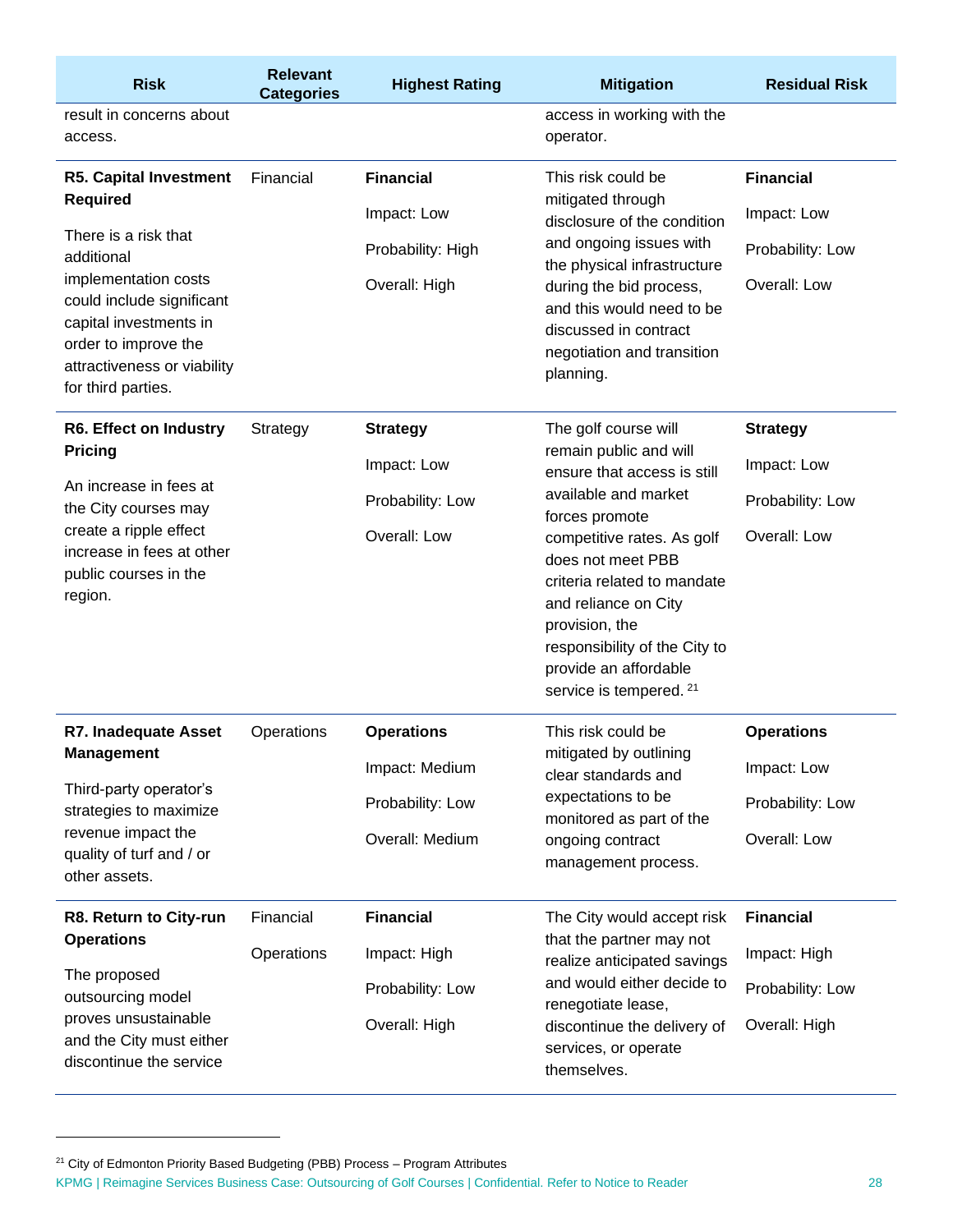| <b>Risk</b>                                                                                                                                                                                                                  | <b>Relevant</b><br><b>Categories</b> | <b>Highest Rating</b>                           | <b>Mitigation</b>                                                                                                                                                                                                                                      | <b>Residual Risk</b>                            |
|------------------------------------------------------------------------------------------------------------------------------------------------------------------------------------------------------------------------------|--------------------------------------|-------------------------------------------------|--------------------------------------------------------------------------------------------------------------------------------------------------------------------------------------------------------------------------------------------------------|-------------------------------------------------|
| or act as operator once<br>again.                                                                                                                                                                                            |                                      |                                                 |                                                                                                                                                                                                                                                        |                                                 |
| R9. Termination of                                                                                                                                                                                                           | Reputation                           | <b>Reputation</b>                               | Maintain open                                                                                                                                                                                                                                          | <b>Reputation</b>                               |
| <b>Existing Contracts</b><br>Early cancellation of<br>food and beverage<br>contracts negatively<br>impacts current partners<br>related to start-up costs<br>incurred with the<br>understanding of a<br>longer-term contract. |                                      | Impact: Low<br>Probability: Low<br>Overall: Low | communication with<br>contractors and perhaps<br>provide more than the<br>minimum requisite 90-<br>days' notice. Include<br>consideration of existing<br>contracts and investments<br>in equipment as part of<br>third-party operator<br>negotiations. | Impact: Low<br>Probability: Low<br>Overall: Low |
|                                                                                                                                                                                                                              |                                      |                                                 |                                                                                                                                                                                                                                                        |                                                 |

*Source: Prepared by KPMG.*